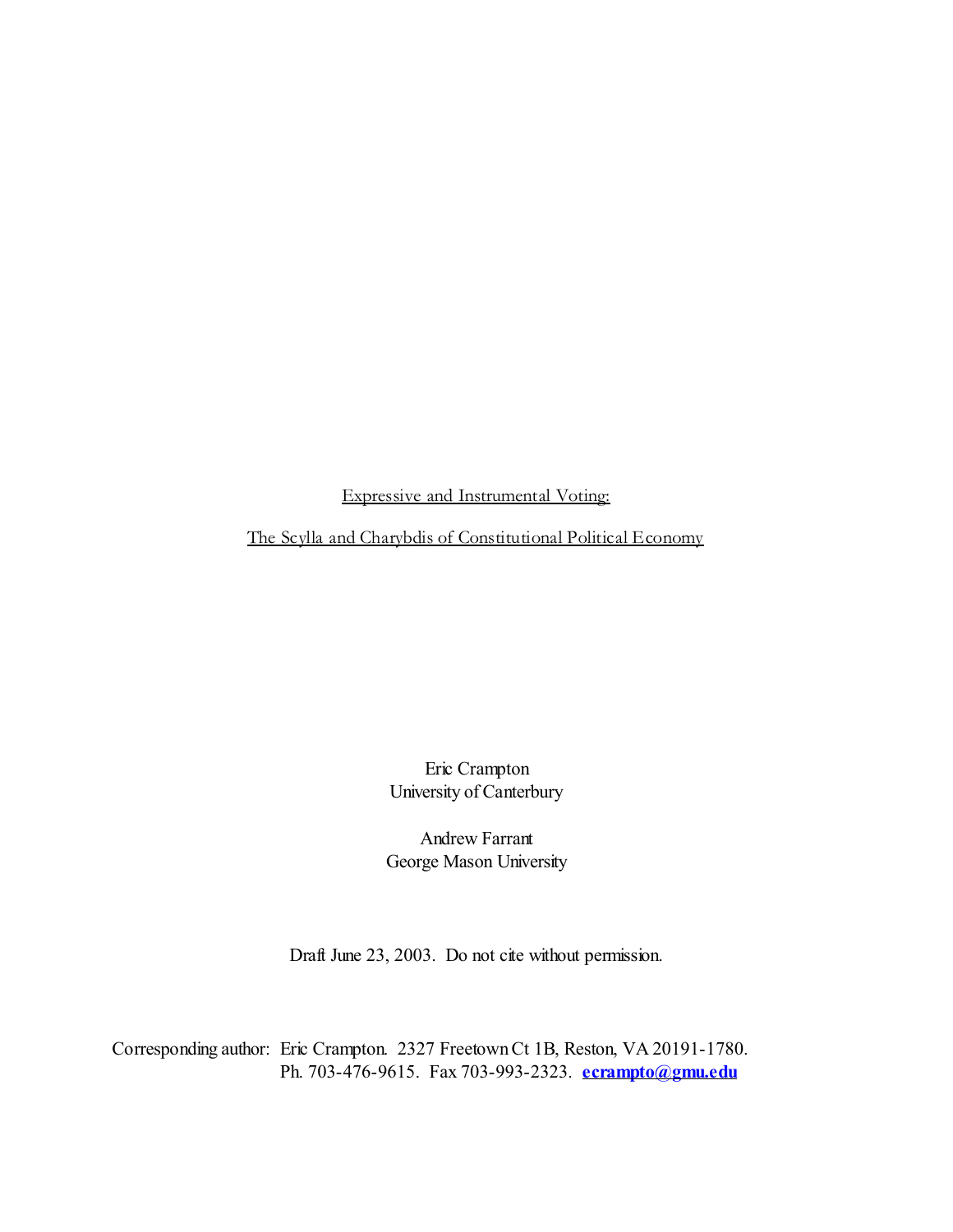I. Expressive Voting and the Feasibility of Constitutional Political  $E_{\rm{conomy}}$ <sup>1</sup>

Who governs the governors? Classical political philosophers and modern constitutional political theorists alike quest for an external authority immune to the temptations of self-interest. In the absence of angels to oversee the benevolent operation of government, constitutions serve to constrain both the range of policy options and the processes by which policies can be adopted. Constitutions, however, are not bequeathed to us from the heavens; they are written by individuals as subject to the workings of self-interest as are the politicians who will later be bound by them.<sup>2</sup> The normative status of the constitutional endeavour then becomes problematic.

Constitutional political economists following in Buchanan's path solve the problem by specifying that constitutional issues are of a different sort than those encountered in workaday politics. Because constitutional politics involve issues of rule-making, those involved in the constitutional process cannot be certain of their eventual position in the post-constitutional phase. The nature of constitutional deliberation raises a veil of uncertainty between the authors of a constitution and their interests. Behind this veil, all citizens to be governed by a constitution can agree on a specific set of rules to apply in the post-constitutional phase. Absent the veil, agreement could not be achieved; constitutional matters would prove as contentious as everyday politics. The veil allows a contractarian turn where hypothetical agreement becomes the norm.

The veil of uncertainty has proven an effective mechanism for separating the designers of the constitution from their interests. We argue here that the veil proves too effective; environments in which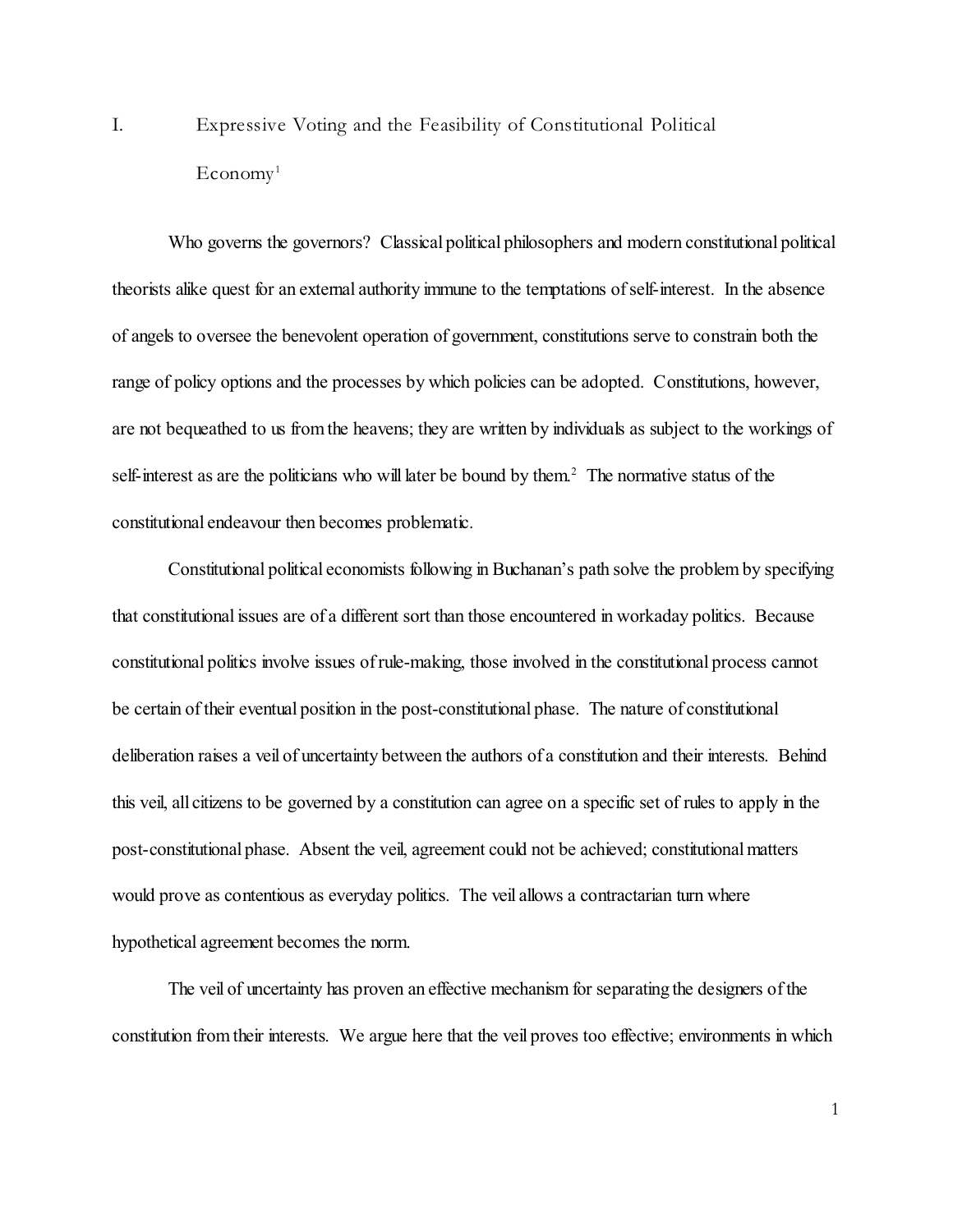individuals are separated from their interests are precisely those in which we can expect expressive preferences to reign. Brennan and Hamlin (2002) caution as much. The expressive voting critique is devastating to the constitutional enterprise, though Brennan and Hamlin do not take the argument to its necessary conclusion. In any veil setting, expressive preferences will trump interests and constitutions will at best be of no practical consequence. Removing the veil prevents expressive preferences from dominating, but only at the cost of reintroducing the problem of instrumental interests and diminishing the normative position assigned to the constitution.

The question of constitutional enforcement then comes to the fore. The workings of enforcement in the post-constitutional phase will depend greatly on whether the constitution was formed behind a veil or in the absence of the veil. Specifically, any constitution formed behind a veil will simply reflect the pre-existing expressive preferences of the electorate. Removing the veil negates the possibility of contractarian agreement and erodes the normative position of the constitution. The constitution must then be enforced over the objections of at least some citizens. When the authors of the constitution are not separated from their interests, either the constitution can bind and its authors give us Leviathan, or it cannot bind and is irrelevant.

II. Expressiveness and the Constitutional Veil

Constitutional choice in any kind of participatory constitutional process cannot be insulated from the expressive voting critique raised against the workings of in-period electoral choice, as Brennan and Hamlin cogently argue. Expressive voting theory holds that voters maximize utility over both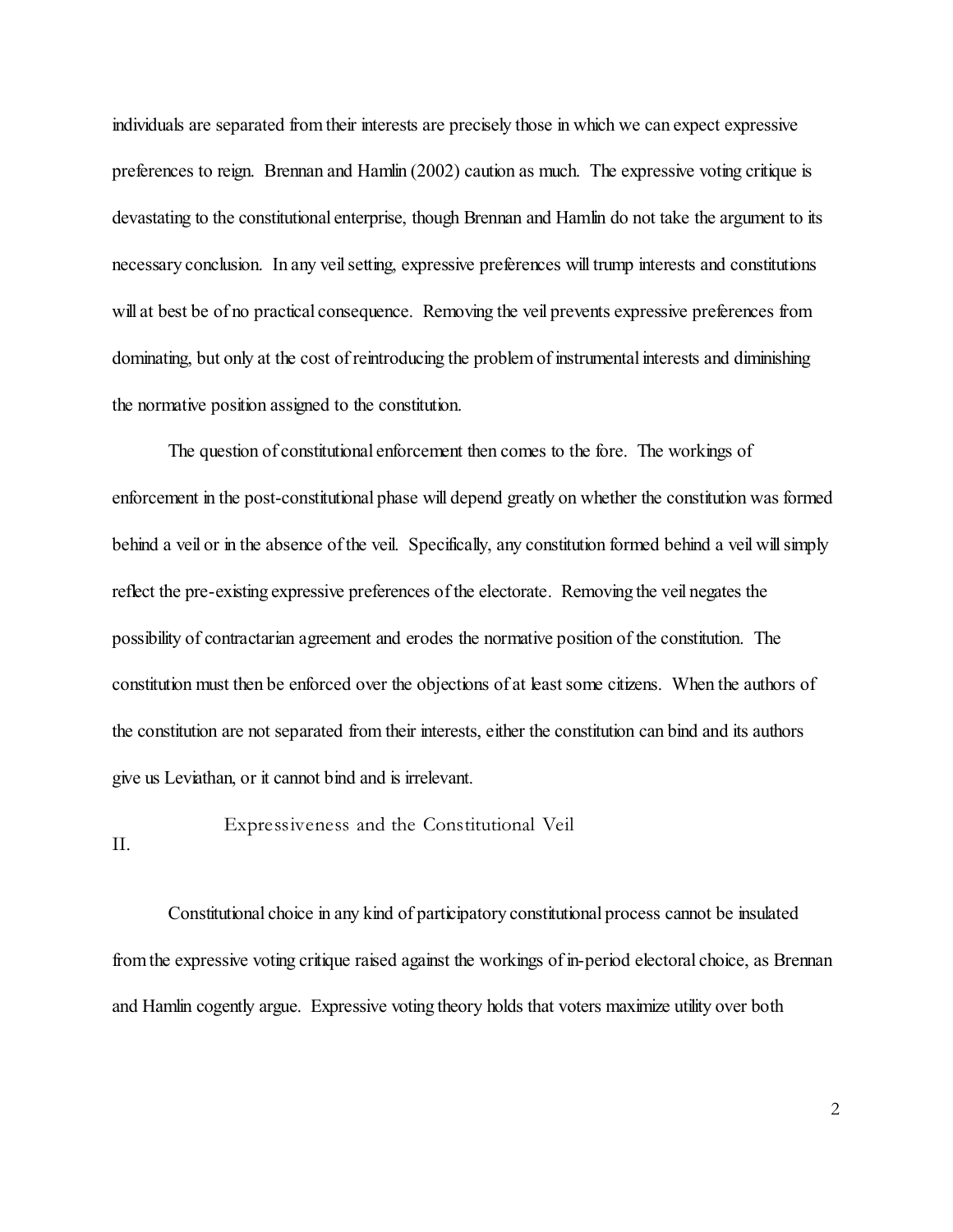instrumental and non-instrumental factors. Instrumental preferences here refer to positively signed arguments in the utility function that provide an increase in utility *if* policy X is enacted as legislation. Expressive preferences, by contrast, are those arguments in the utility function that cause an increase in utility simply by the act of voting for policy X, regardless of whether X actually obtains as a result of the election. For example, a worker in the oil industry would see his instrumental interests advanced if arctic drilling restrictions were lifted; if that same worker were also an environmentalist, however, voting against the lifting of drilling restrictions may generate expressive benefits for him. Since any instrumental benefits from voting accrue only with an infinitesimal probability<sup>3</sup> (equal to the probability that the individual voter will be decisive), non-instrumental expressive benefits will surely trump instrumental benefits in the voting calculus. Voters in any reasonably-sized electorate effectively make their electoral choices behind a "veil of insignificance." 4

Expressive voting severs any connection that might exist between democratically-approved policies and efficient outcomes. Indeed, many voters can quite rationally vote for policies that lie directly in opposition to their narrowly instrumental interests if they derive expressive benefits from supporting those policies. As Caplan (2000, 2001) argues, voters in this context can readily be viewed as rationally irrational. The lack of any decisive connection between the voter's choice and policy outcomes allows any voter to costlessly entertain whatever biased model of the world they prefer. Caplan specifies that voters have preferences over beliefs about the world. While biased beliefs prove quite costly in an individual's day-to-day life,<sup>5</sup> biased beliefs in the political realm can be entirely individually costless. It costs the individual voter nothing to believe that tariffs make Americans better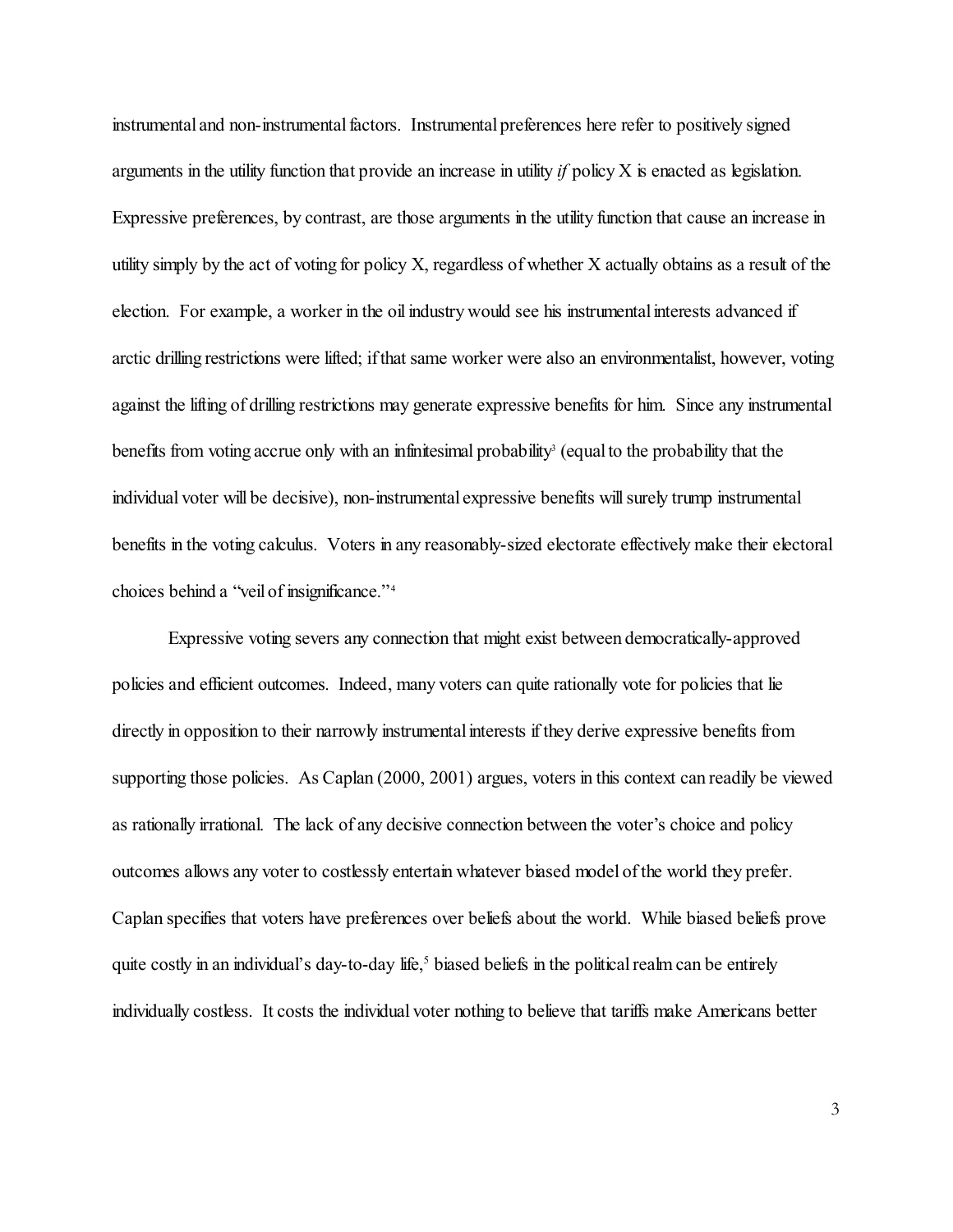off; the individual voter is never decisive in implementing policy. Voters can then rationally hold beliefs that are inconsistent with reality; they are *rationally irrational*.

Brennan and Hamlin recognize that voters at the constitutional level are even more individually insulated from the consequences of their voting decisions than they are at the level of in-period electoral politics. The veil of uncertainty characteristic in constitutional political economy accounts of decisionmaking at the stage of constitutional choice (Buchanan and Tullock, 1962) effectively truncates instrumental considerations from the voter's decision-making. While the hypothetical Veil of Uncertainty insulates constitutional choice from the instrumental interests of the choosers, it offers no similar protection against their expressive preferences; indeed, the expressive preferences that dominate in-period politics will entrench themselves in the constitutional phase.

Lack of decisiveness in any voting situation places voters, whether in-period or at the constitutional phase, behind a Veil of Insignificance. Choice behind this Veil can be made with utter disregard for the consequences of implementing any expressed preferences. Invocation of the contractarian unanimity norm does little to restore decisiveness; as Brennan and Lomasky (1993) point out, in any reasonably sized electorate where expressive and instrumental interests diverge, the probability of decisiveness remains  $low - any$  individual exercising a veto renders all other vetoes superfluous. The unanimity norm is then subject to the expressive voting critique and non-instrumental preferences are given free reign.

To the extent that constitutional issues tap into deeper feelings of "how the world ought to be" than do general in-period political issues, we can expect the expressive salience of constitutional issues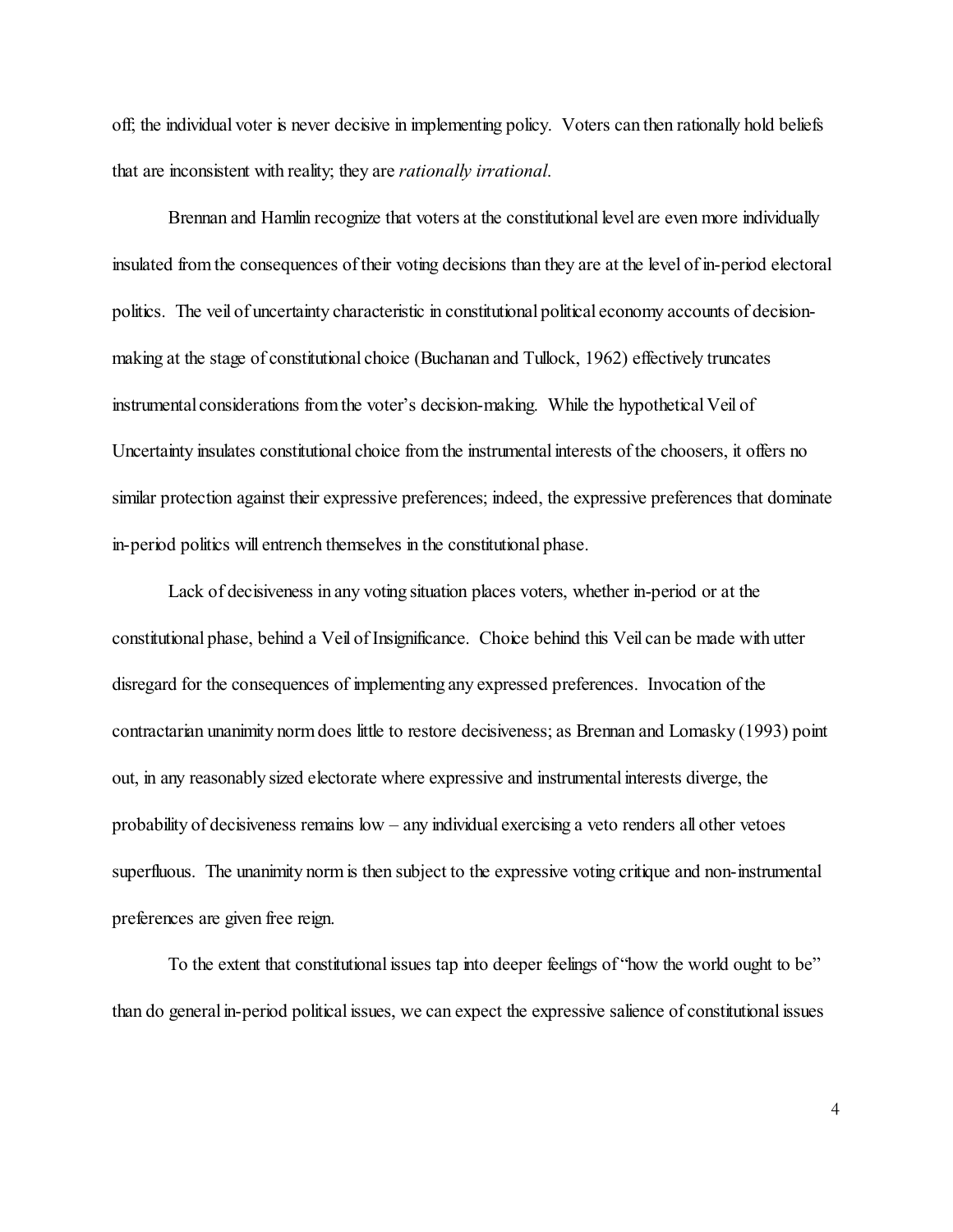to be even stronger than is the case in everyday in-period politics. Successful politicians wrap their otherwise workaday policy proposals in expressively-appealing packaging. As example, a California referendum on highly technical differences between alternative automobile insurance reform proposals can quickly turn into an opportunity for voters to register their support for "the little guy" against "big corporate interests" or for "honest businessmen" against the "trial lawyers". Building expressively appealing packaging for legislation is a massively important part of in-period politics.

At the constitutional phase, the issues at stake come expressively pre-packaged. The bread and butter of constitutional politics are issues that inherently have expressive appeal. Questions of rights and justice are enshrined in constitutions around the world. <sup>6</sup> Turnout in constitutional referenda is typically strong, even though this very fact militates against the possibility that any voter's input can be decisive. Expressive politics must permeate any constitutional deliberation.

We suggest that the constitutional endeavour lies in steering a coherent path between the Scylla of expressive preferences that emerges *a fortiori* behind the veil of uncertainty and the Charybdis of narrow self-interest that dominates whenever the veil is withdrawn from the constitutional committee. Brennan and Hamlin attempt to navigate these dangerous waters by recommending that constitutional choice be delegated to groups sufficiently small in size to ensure that decision-makers remain decisive (thus avoiding expressive voting), yet sufficiently statistically representative of the overall population to eliminate the workings of interest group politics.

We suggest that no navigable waters lie between these shoals. In one scenario, the constitutional ship sails behind the veil and is dashed against the expressive preferences of its navigators.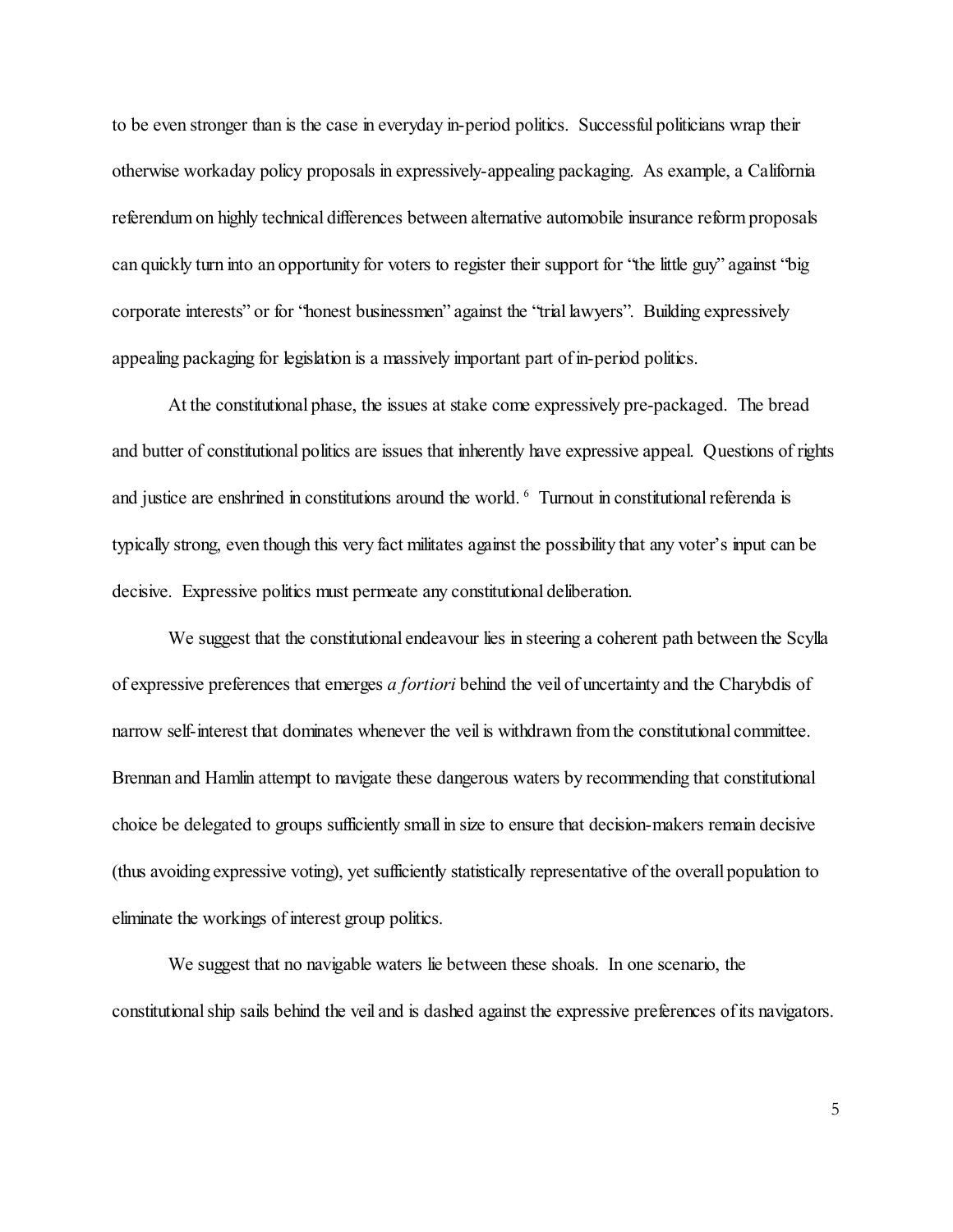In the other, its navigators have full knowledge of the waters ahead and run full bore towards the pursuit of expected instrumental interests, to the ruin of everyone else. The ship founders in either case.

The constitutional Veil of Uncertainty works to reinforce the Veil of Insignificance characteristic in any large-number collective choice situation. Since the Veils work to isolate voters at the constitutional phase from whatever latent instrumental interests they might have had, expressive preferences will prove all the more focal in constitutional politics. Brennan and Hamlin argue that expressive considerations militate against the use of direct democracy or other forms of mass politics in the constitutional process and argue instead for a hybrid system in which a small group designs a constitution to be ratified by popular assent. Unfortunately, their proposed solution fails to satisfy.

III. Small constitutional settings – the return of instrumental interests

To avoid the expressiveness concerns that will otherwise dominate constitutional politics, Brennan and Hamlin recommend that constitutions be designed by small constitutional conventions of statistically-representative individuals. By making individuals decisive players in the constitutional process, Brennan and Hamlin hope to raise the Veil of Insignificance from constitutional deliberations. All elements of popular voting must be removed from the selection of delegates to the Constitutional Convention to insulate delegates from the expressive preferences of the electorate. Small conventions can be populated by lot, in similar fashion to the selection of juries.<sup>7</sup>

A convention that is small enough in size such that each member considers himself a decisive chooser is also, however, a convention that can prove quite prone to the narrow instrumental interests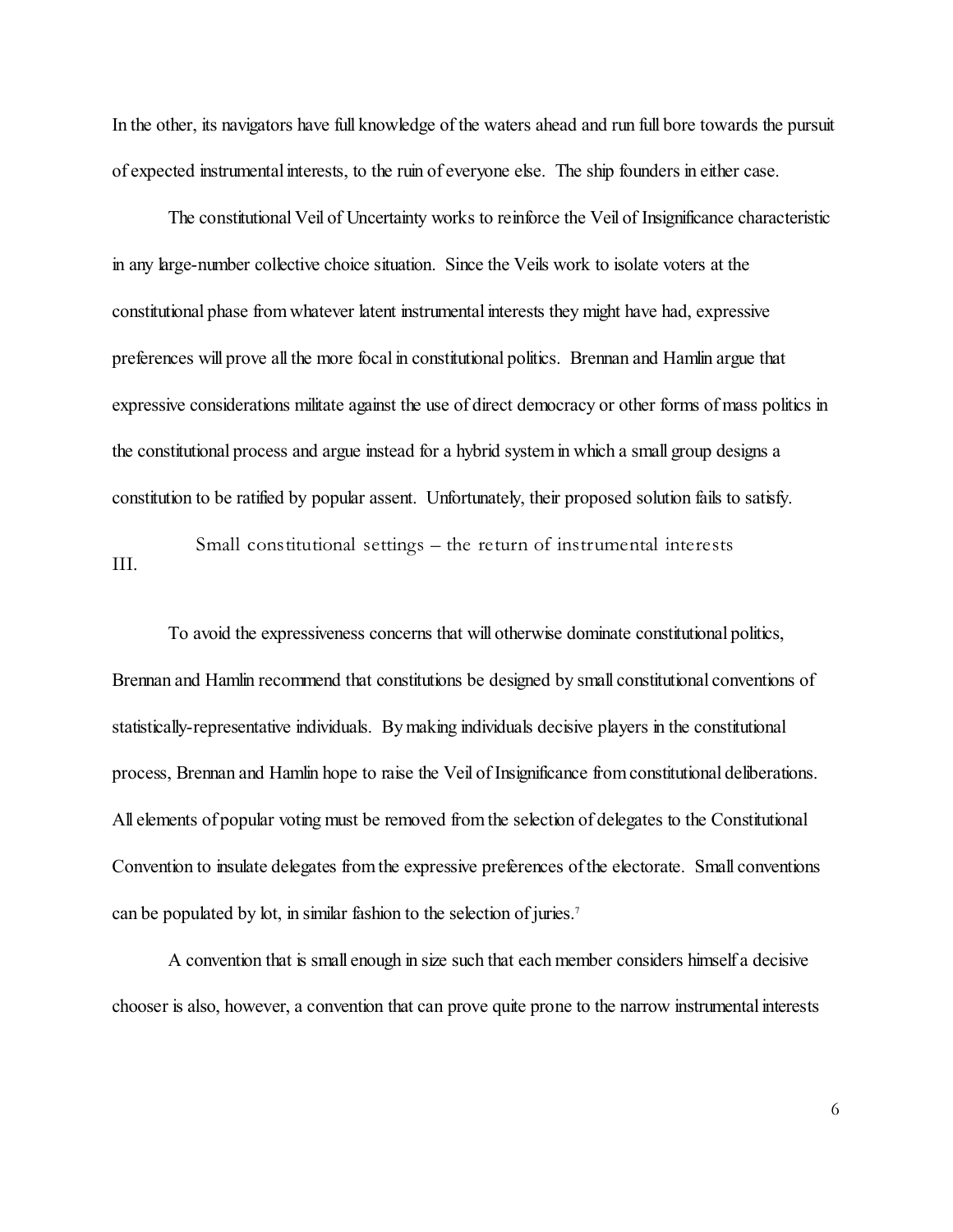of its constituent members.<sup>8</sup> Even if the selection procedure is such that the normal interests of the members of the convention are quite reflective of the normal interests of the general populace, their status as members of the Constitutional Convention immediately provides them with a new interest – that of maximizing the instrumental interests of the members of the Convention in the post-Constitutional society.<sup>9</sup>

Faced then with the problem of constitutional design as a small group decision process with no veil of insignificance separating the designers from their in-period interests, Brennan and Hamlin solve the problem in the following way:

> [H]ere the standard interpretation of the constitutional move comes to the rescue. Since the questions faced by the convention members are, by definition, of a constitutional nature, the basis of their considerations will shift from narrow or direct self-interest to more general interests. Provided the membership is tolerably representative in a straightforwardly statistical sense, we should be able to rely on their deliberations as being both immune from highly partial self-interest and embodying the appropriate balance between expressive and instrumental considerations. (p.305)

In other words, they do not solve the problem at all.<sup>10</sup> Indeed, if the weightiness of constitutional considerations is sufficient to cause the abandonment of instrumental self-interest, why can it not equally trump the lure of expressive self-interest?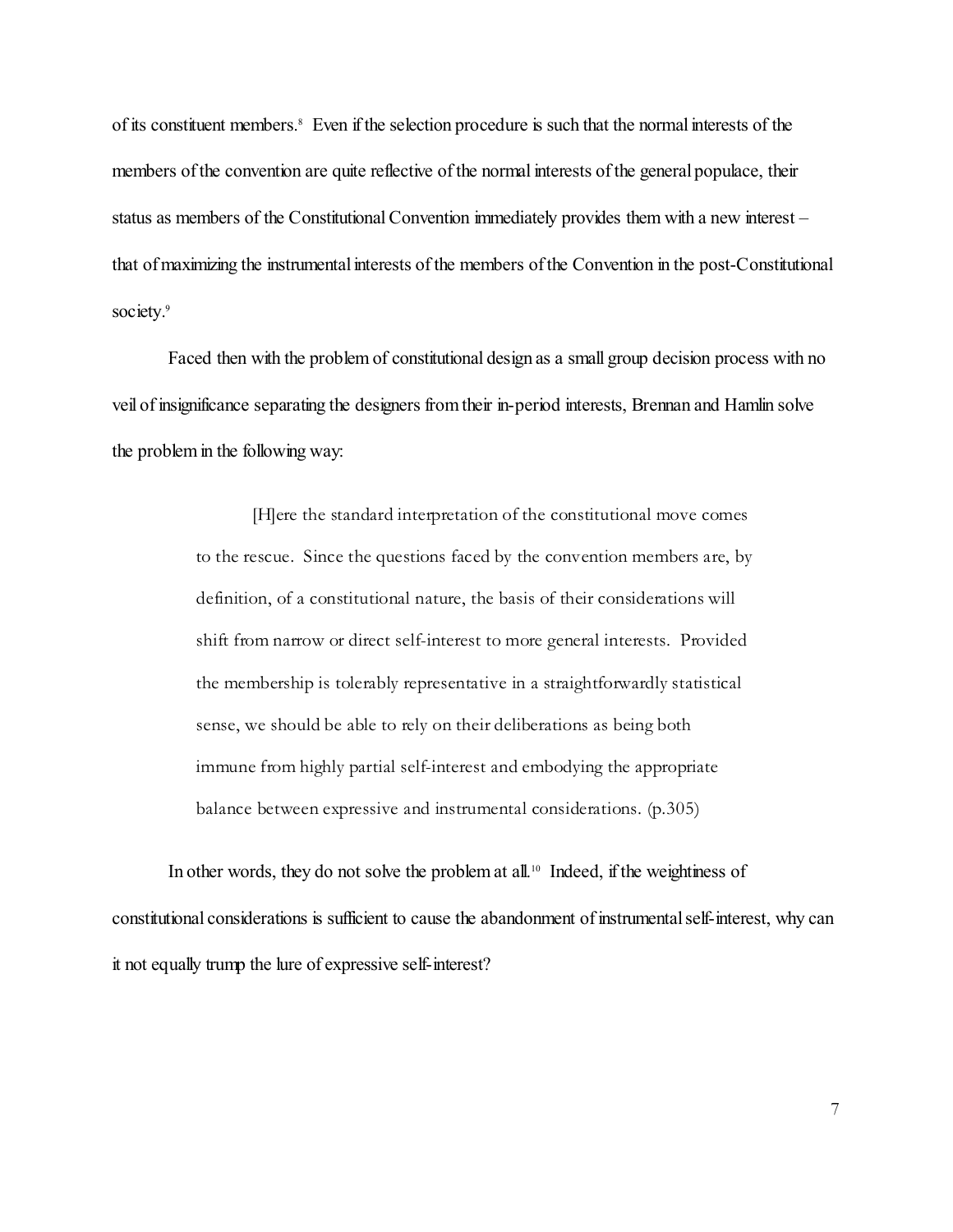Absent expressive considerations, constitutional political economy faces the difficult problem of devising mechanisms separating the framers of the constitution from their in-period interests (let alone separating them from their interest in setting themselves up as Oligarch). The most effective theoretical mechanism has been the use of the Veil. Note of course that the Veil need not simply be theoretical; a stipulation that the new Constitution enacts only after a two generation delay should be sufficient to separate all but the most foresighted from their interests.<sup>11</sup> However, once expressive considerations are brought to bear, any Veil mechanism<sup>12</sup> must either be ruled out entirely, or accepted only under the caveat that inefficiencies due to expressive preferences are preferable to the dangers of allowing interests free reign.

Brennan and Hamlin rely strongly on the standard "constitutional move" in their appeal to the use of a small, statistically representative committee to solve the joint problems of interest and expressiveness. In the standard move, the general nature of constitutional matters and uncertainty regarding one's own position in the post-constitutional phase ensure that the general interest is given preeminence in the constitution. However, the Veil mechanism serves to obviate an additional concern; namely, that the members of the constitutional committee might seek to maximize the position of the committee in the post-constitutional society. Absent the Veil, the standard "constitutional move" does not prevent the committee from establishing itself as Oligarch. Even if blatant oligarchy is ruled out, a host of other mechanisms are available. For example, the Committee could designate itself as a Constitutional Court which rules on the constitutionality of all legislation in the post-constitutional phase (indeed, who would be better as arbitrator over constitutional matters than its authors?).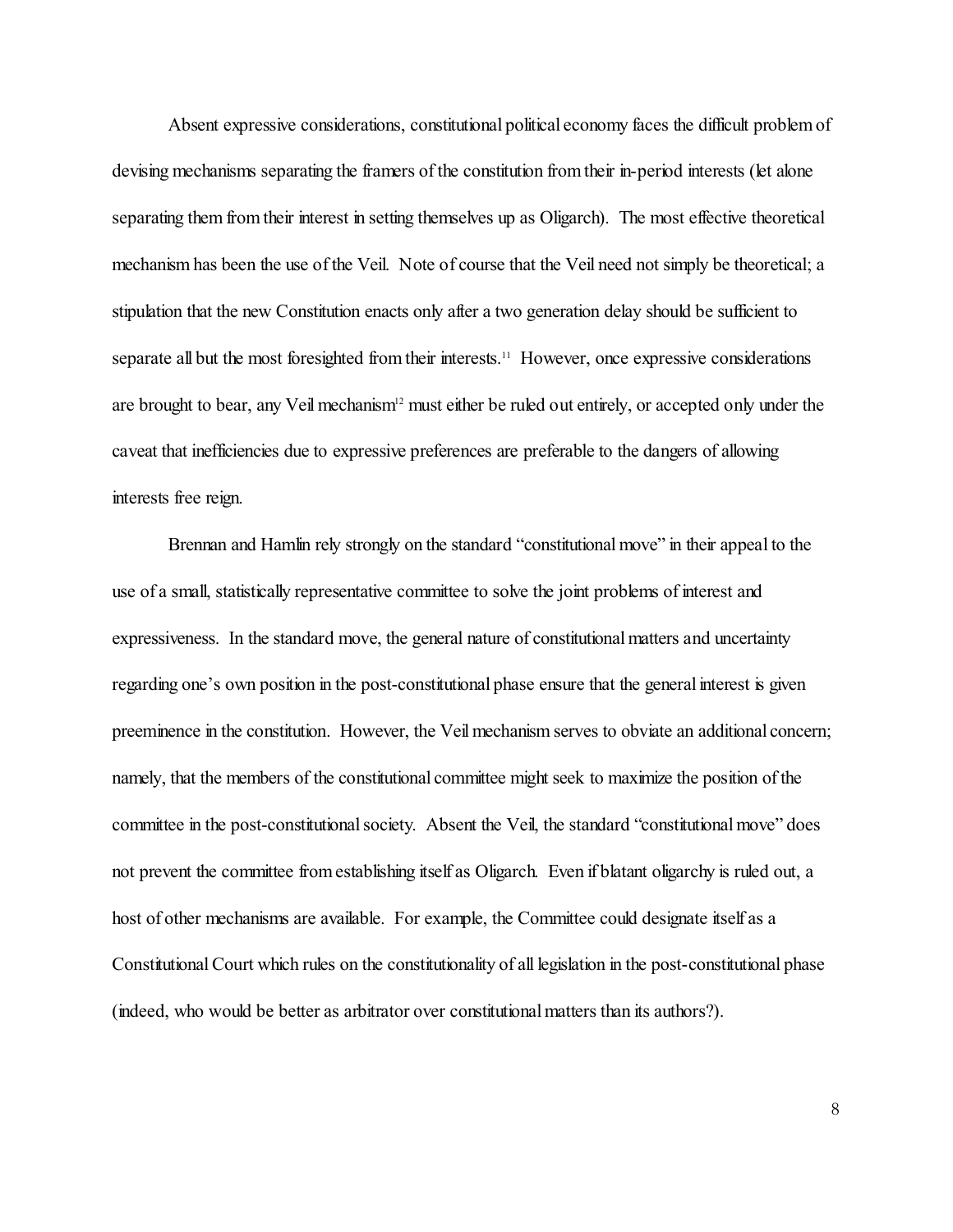Within Brennan and Hamlin's framework, requirements of general assent to the devised constitution prevents the constitutional convention from establishing itself as oligarch; however, this same requirement also makes the general citizenry a veto player in the process and consequently provides a route by which the expressive preferences of the electorate will become constitutionally enshrined.<sup>13</sup> Simply put, the electorate can commit to veto any proposed constitution that does not embody its expressive preferences. To the extent that the constitutional committee can deviate from the expressive preferences of the electorate, the committee can and will use that slack to further its own interest in establishing itself as oligarch rather than use it to promote the general interest. The process is best understood through example.

IV. Tales of Brave Ulysses

The tale of Ulysses and the Sirens is the founding myth of constitutional political economy (see Brennan and Kliemt 1990). The benefits of the constraints placed upon Ulysses provide a reasonable allegory for the benefits of constitutional constraints upon the power of government (Elster, 2000). Placing Ulysses on an expressively governed ship illustrates the infeasibility of expressive constitutionalism.

Ulysses sails the seas near the domain of the Sirens. The Sirens' song is beautiful. Instead of simply enjoying hearing the sirens' call, our intrepid sailors also greatly enjoy telling everyone willing to listen exactly how much they love the sirens song. Telling all and sundry of one's love for the sirens' song provides each sailor with expressive utility. By telling of their love for the sirens' song, they signal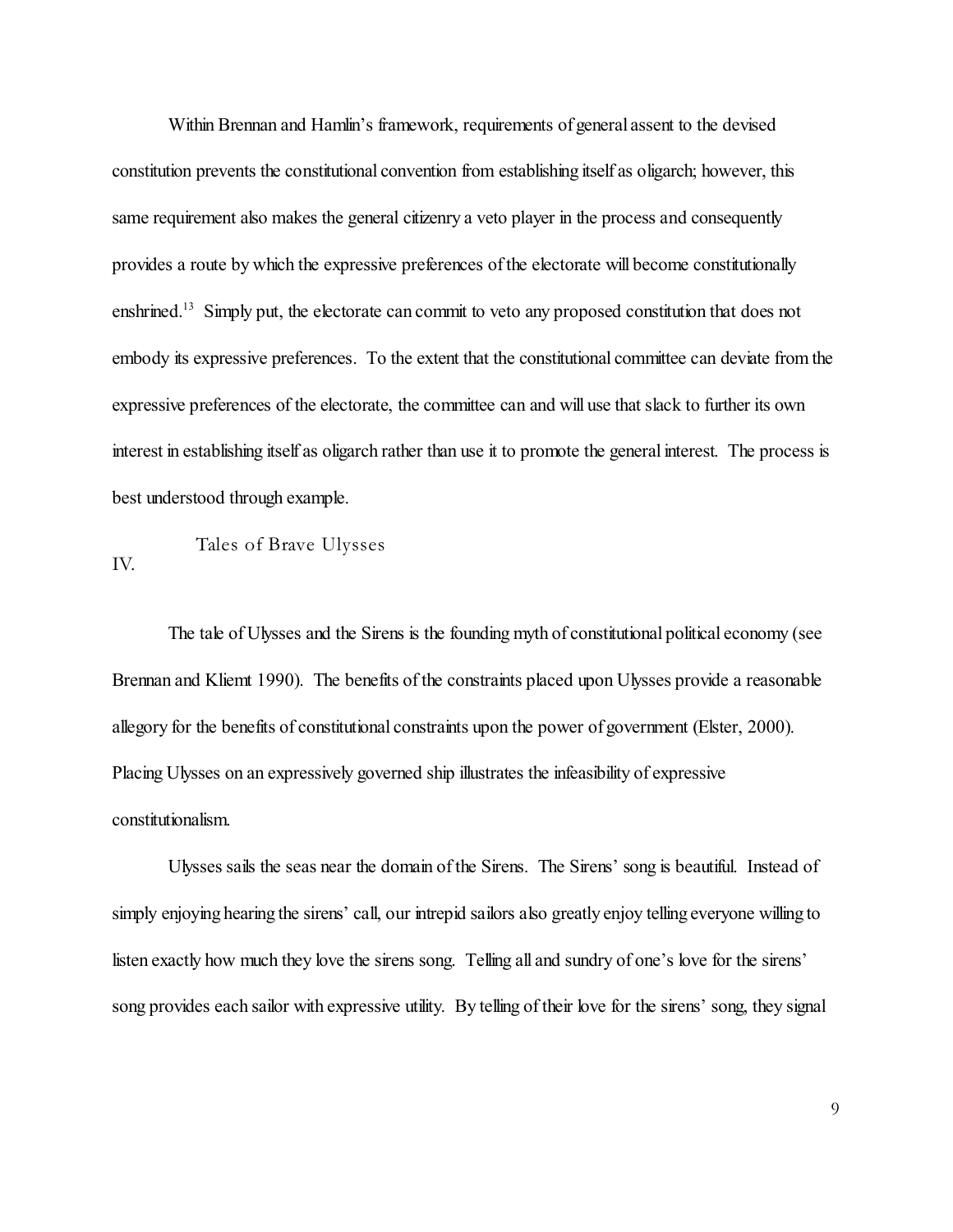their bravery to other sailors, for surely only the bravest of men would dare venture near the sirens simply to hear their song. Unfortunately, all who come within range of the sirens' call face a high probability of being devoured. Hearing the sirens' song gives the sailors a large amount of instrumental utility, whereas being eaten, however, markedly reduces their utility. Also near the sirens' island lies an island of slavers. Slavers are known to pay good money for new slaves, especially for ones with great feats to their names like Ulysses' men. The path between the sirens and the slavers leads home to Greece.

How then shall our sailors plot their course? The plotting of the course is akin to a constitutional convention<sup>14</sup>; the tale of Ulysses and the sirens is the mythology of Constitutional Political Economy. Prior to plotting their course, however, the sailors must engage in meta-constitutional choice: namely, the choice of how to choose their course. At this phase, the sailors will consider the problems raised by Brennan and Hamlin. Should the ship's course (constitution) be chosen by a navigation committee small enough to avoid the problems of expressive preferences, or by a committee made-up of the whole?

We argue that expressive considerations will continue to dominate at the meta-constitutional phase. The sailors will never vote in favor of binding themselves against their expressive preferences at the meta-constitutional level for the same reasons that they will always vote in accordance with those same expressive preferences at the constitutional level. Supporting one's expressive preferences is expressively appealing. The sailors are rational and know that supporting the empowerment of a navigation (constitutional) committee chosen by lot means thwarting their expressive preferences.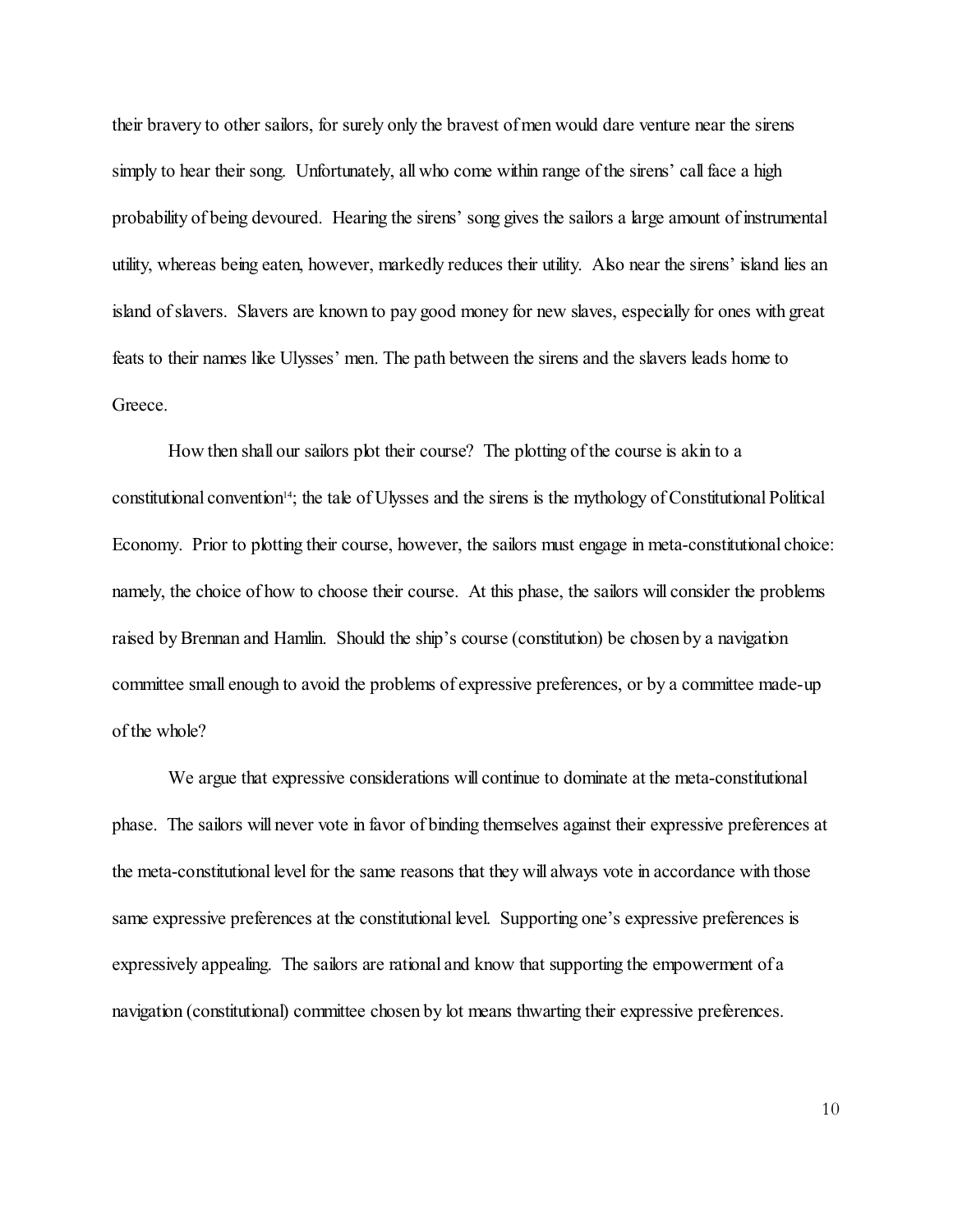Additionally, they know that the instrumental interests of the navigation committee may not be perfectly aligned with their own, given the existence of the Isle of Slavers. Hence, we argue that initiatives aimed at truncating expressive preferences at the constitutional level are unlikely to be supported by the electorate; taming expressive preferences is not expressively appealing.

In addition to choosing whether a committee of the whole or a small navigation committee will choose their course, the sailors at the meta-constitutional level can also specify the establishment of a course enforcement committee. The sailors worry that, should they establish a small navigation committee, that committee will have incentive to sell the remaining sailors into bondage at the Isle of Slavers. A conundrum is then faced. If they establish a small navigation committee without an enforcement committee, the navigation committee will most likely sell them to the slavers (Leviathan). If they bind the navigation committee with an enforcement committee (a judiciary that is selected by elected representatives), that enforcement committee cannot bind itself against the expressive preferences of the sailors;<sup>15</sup> consequently, the enforcement committee will force the ship towards the sirens regardless of the course chosen by the navigation committee. So, establishing the small committee at best leads to equivalent outcomes and at worst leads to Leviathan. Let us take up each potential path in turn.

V. Meta-Constitutional choice: Navigational Committee unbound

Let us specify for the moment that, somehow, the sailors overcame their expressive preferences and convened a navigational committee. They heeded the warnings of Brennan and Hamlin and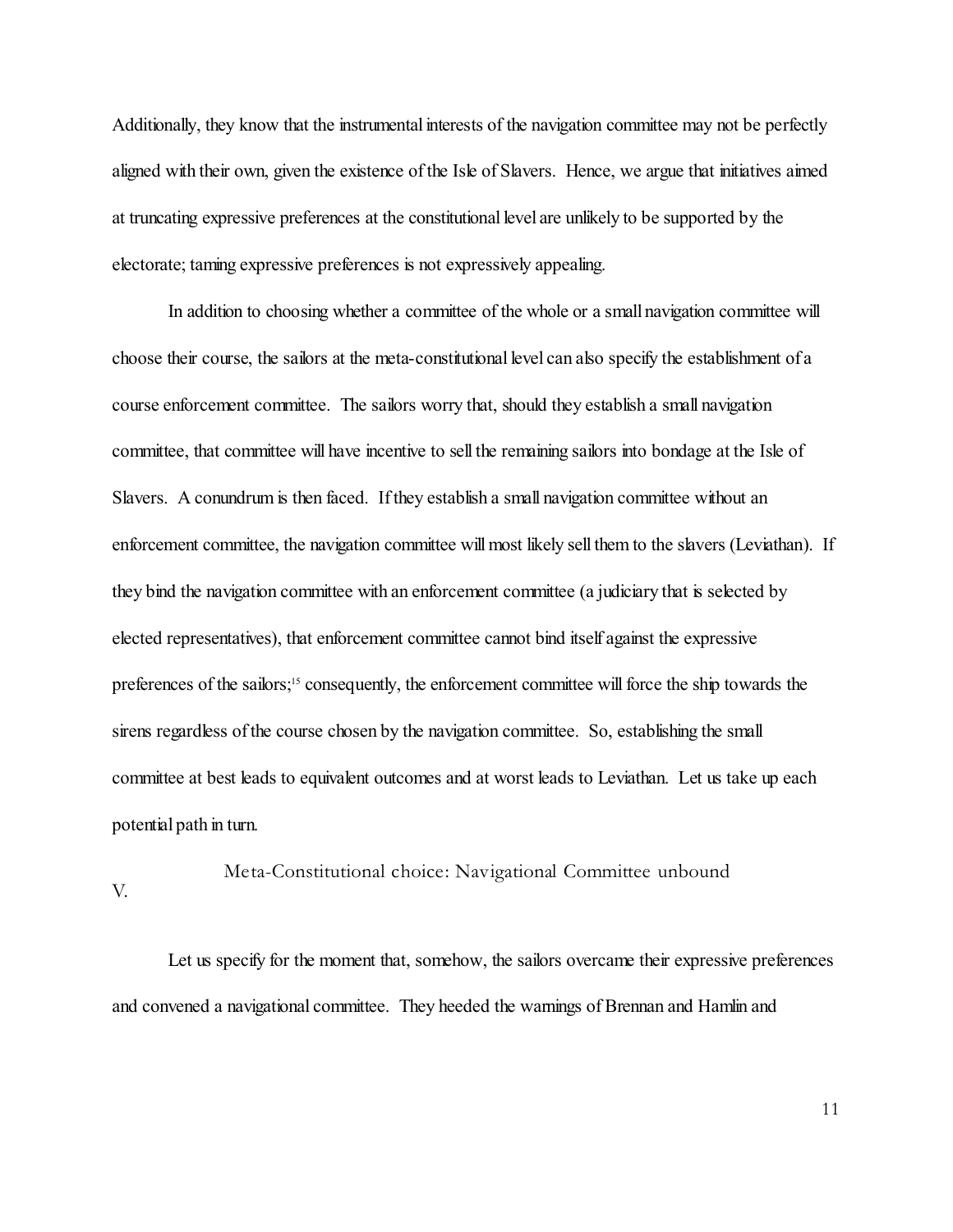selected by lot a navigational committee statistically representative of the membership of the crew (membership on the committee includes proportionate numbers of deck-hands, cabin boys, and other forms of crewmen). In fact, the other members of the crew were so concerned at their likely ex-post proclivity to seek to undermine the navigational choice of the committee, they lashed themselves to the mast prior to allowing the committee to meet.

The committee is decisive over the choice of course, and each committee member is highly likely to be decisive. While all committee members have expressive preferences favoring a course towards the sirens, the probability of being eaten by the sirens is high, as is the probability of each committee member proving decisive. The voting calculus (shown explicitly in the case of popular constitutional choice, below) leads them to reject visiting the sirens.

While the committee is representative of the interests of all of the members of crew, their admission into the navigation committee creates a new interest for them; specifically, they each have an interest in making the members of the committee as well off as possible. Self-interest dominates, despite the constitutional move. Consequently, the choice between a return home to Greece and a trip to the Isle of Slavers is a relatively simple one. The committee chooses to take the bound members of the crew to the Isle of Slavers, then return to Greece and claim the rest of the crew was lost at sea. The choice of an unbound constitutional committee leads to Leviathan.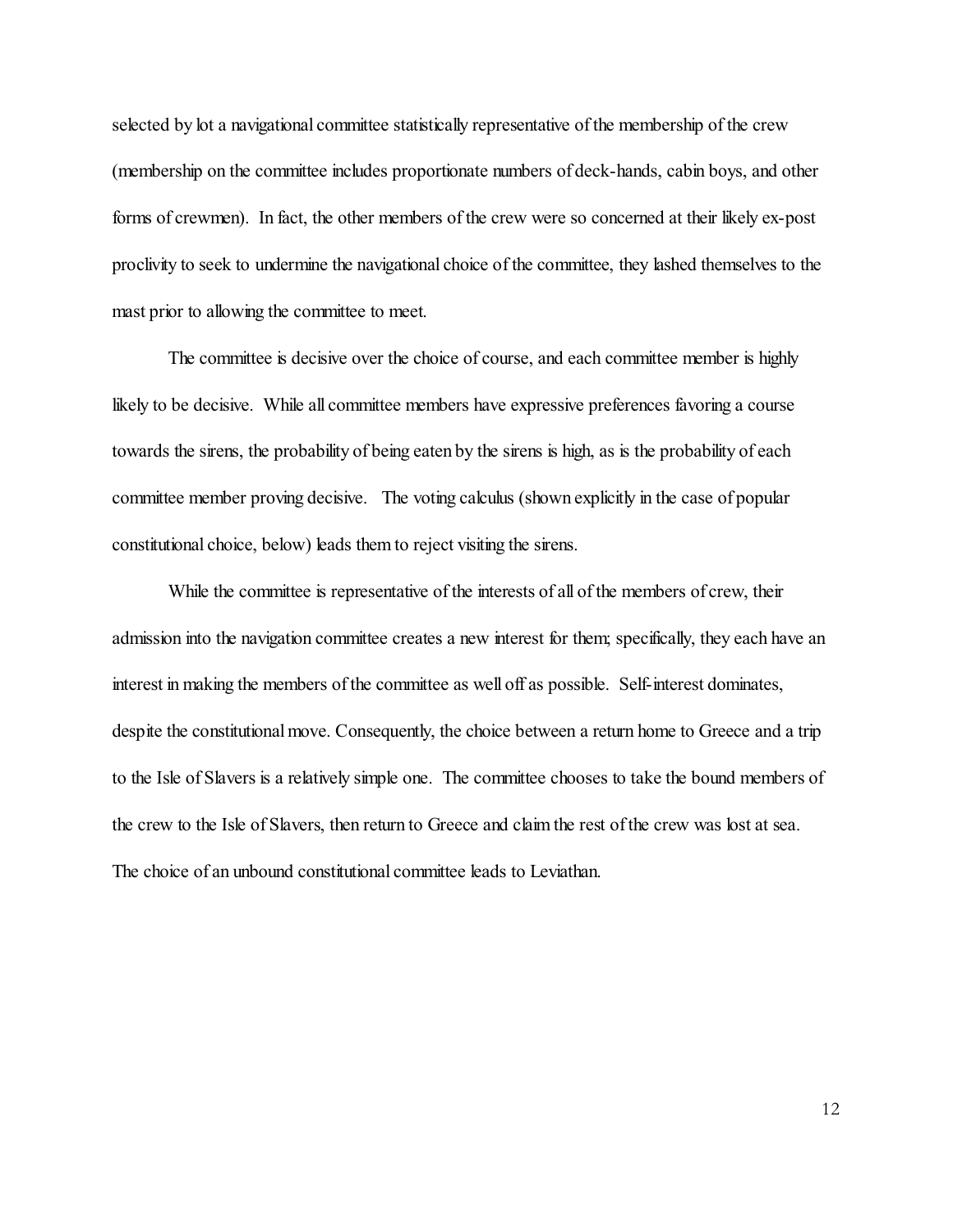VI. Meta-Constitutional Choice: the constrained Constitutional Committee.

The sailors at the meta-constitutional level are rational. They realize the existence of the Isle of Slavers, and the incentives facing the navigation committee. Consequently, they delegate the choice of course to the navigational committee, but they do not bind themselves against forcibly punishing the navigational committee should they spot the coastline of the Isle of Slavers. The navigational committee consequently chooses the path that leads home to Greece. The crew accepts the committee's decision at first, but quickly the more boastful crewmembers begin talking of the glories of the Sirens' song, and the honor they would gain by hearing it. Soon, the whole crew is enflamed with talk of the Sirens' song. The navigational committee reminds the crew that the choice of course was left to the committee. The crew then reminds the committee that the committee is greatly outnumbered, and that the crew wishes to hear the Sirens' song. A popular constitutional amendment is passed dictating that the ship's course to Greece must pass by the Isle of the Sirens.

The meta-constitutional phase can lead to two outcomes. In the first case, the metaconstitutional choice and constitutional choice are binding. The small committee is given both the power to choose the constitution and the power to enforce it. The committee quickly establishes itself as Oligarch. In the second case, the small committee is delegated the choice of constitution, but not the power of enforcement. The chosen constitution then cannot bind unless it accords with the preexisting expressive preferences of the electorate; in short, the outcome of delegation is identical to the outcome under popular constitutional choice.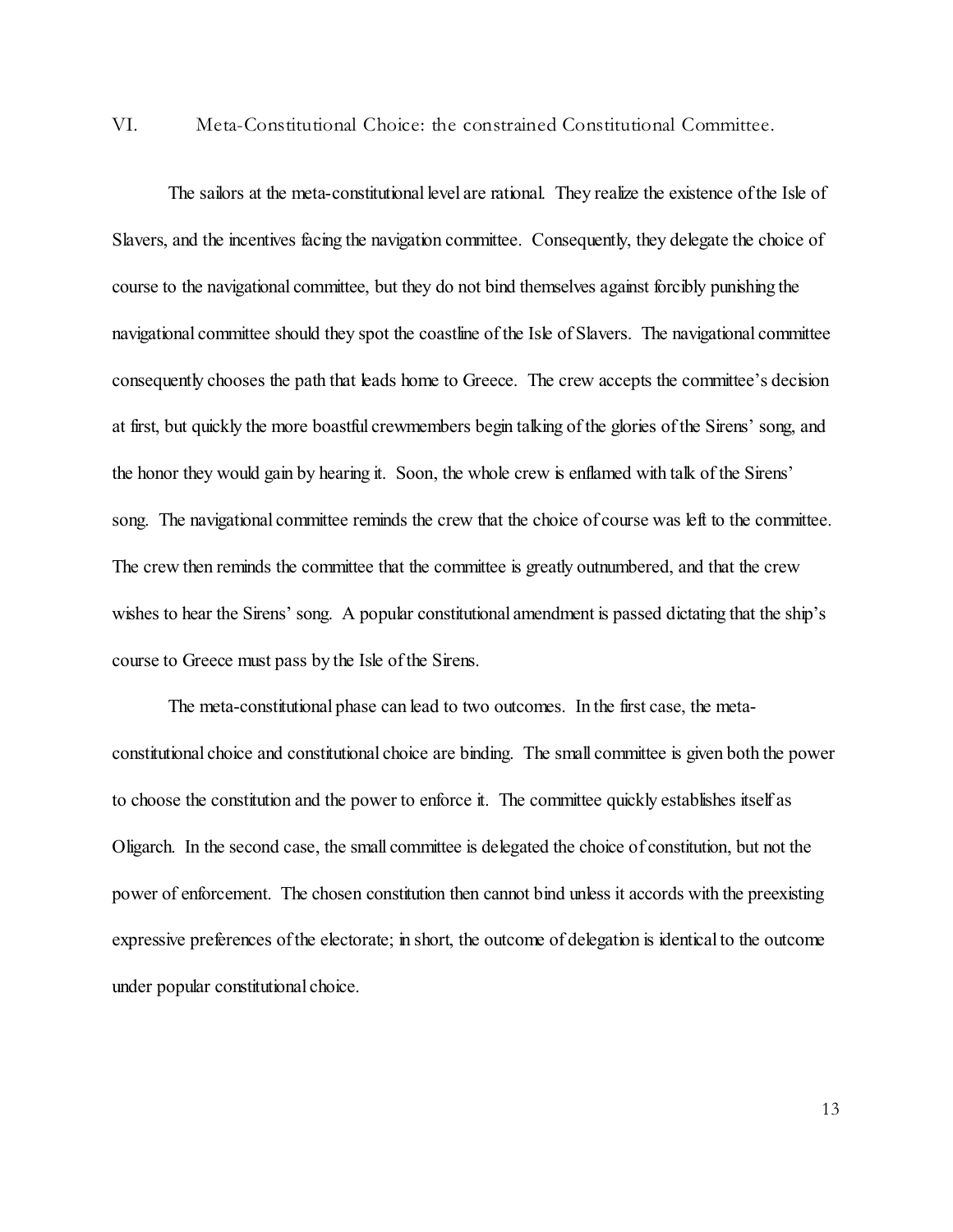## Constitutional Choice

VII.

As we argued above, meta-constitutional choice leads either to Leviathan or to an outcome identical to popular constitutional choice. The navigational committee either leads the ship to the Isle of Slavers, or to the Sirens. When instead the committee of the whole chooses the ship's course [constitution], the ship sails to the Sirens. For each individual sailor, the probability of decisiveness is low enough that the expressive benefits derived from a vote heeding the sirens' call swamps the risks of being eaten. Ulysses commands a large ship; hence, the probability that any sailor's vote proves decisive approaches nil. Each sailor can, at no personal cost, benefit from expressing his preference for hearing the sirens. The expected benefits of voting for steering the ship towards the slavers is negative in both expressive and instrumental terms and the sailors do not consider voting for such a course. The sailors overwhelmingly vote in favor of the course leading towards the sirens. Until they see a coastline, however, the sailors cannot tell whether their navigator has in fact led them to the Sirens. The navigator's choice corresponds to in-period politics.

## VIII. In-Period Politics

The ultimate decision over the ship's course will be made by its navigator, who is the only crew member who knows the sea routes that lead to Greece, the Sirens and the Slavers, and who is able to deceive our sailors about their true course. While mandated to sail to the Sirens', he may instead choose the Slavers, or to return home to Greece. As the ship approaches any of our three potential destinations, the outcome becomes irreversible – the ship is sighted from land at the same time as the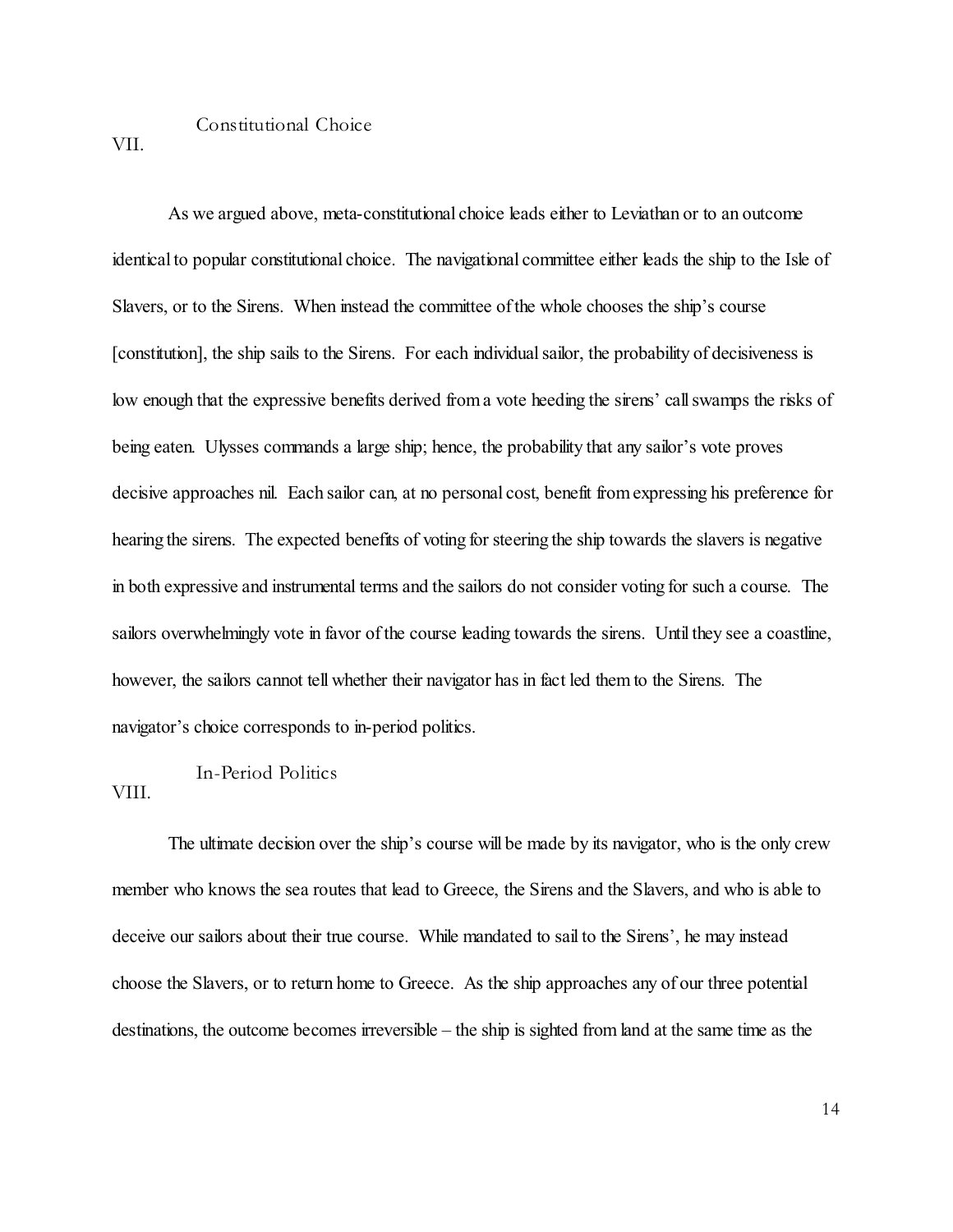sailors recognize the coastline. If they reach the Sirens, sailors and navigator alike face an equal chance of being devoured. The sailors can punish the navigator if they see that the coastline is not that of the Sirens.

The navigator's choice will also be dictated by an expected benefits calculation. In this case, our navigator must weigh the probability of death resulting from a course sailing near the sirens against the probability and severity of punishment from the crew resulting from his two potential paths of deviation (towards the Slavers or towards Greece). If the crew has signaled that the navigator would be punished severely for any deviation from the stated course, regardless whether the coast reached is that of Greece or that of the Isle of Slavers, then the navigator's calculus largely reduces to his estimation of the threat of death from the Sirens versus the punishment meted out by the crew if he brings them to the slavers. If the Sirens are dangerous enough, the navigator will sell the crew into slavery. If instead the navigator expects much harsher punishment for bringing the ship to the Isle of Slavers than for sailing home to Greece, the ship will be more likely to return home safely. In the case above, the optimal result (returning to Greece) obtains only if the navigator is allowed to shirk, but not shirk too much. 16

IX. Home from the Odyssey

Bringing our example back to the real world, our constitutional convention can choose to ratify a document embodying their noblest expressive preferences, or they can choose one instead that shuns their expressive preferences in favor of instrumental concerns. The constitutional convention of the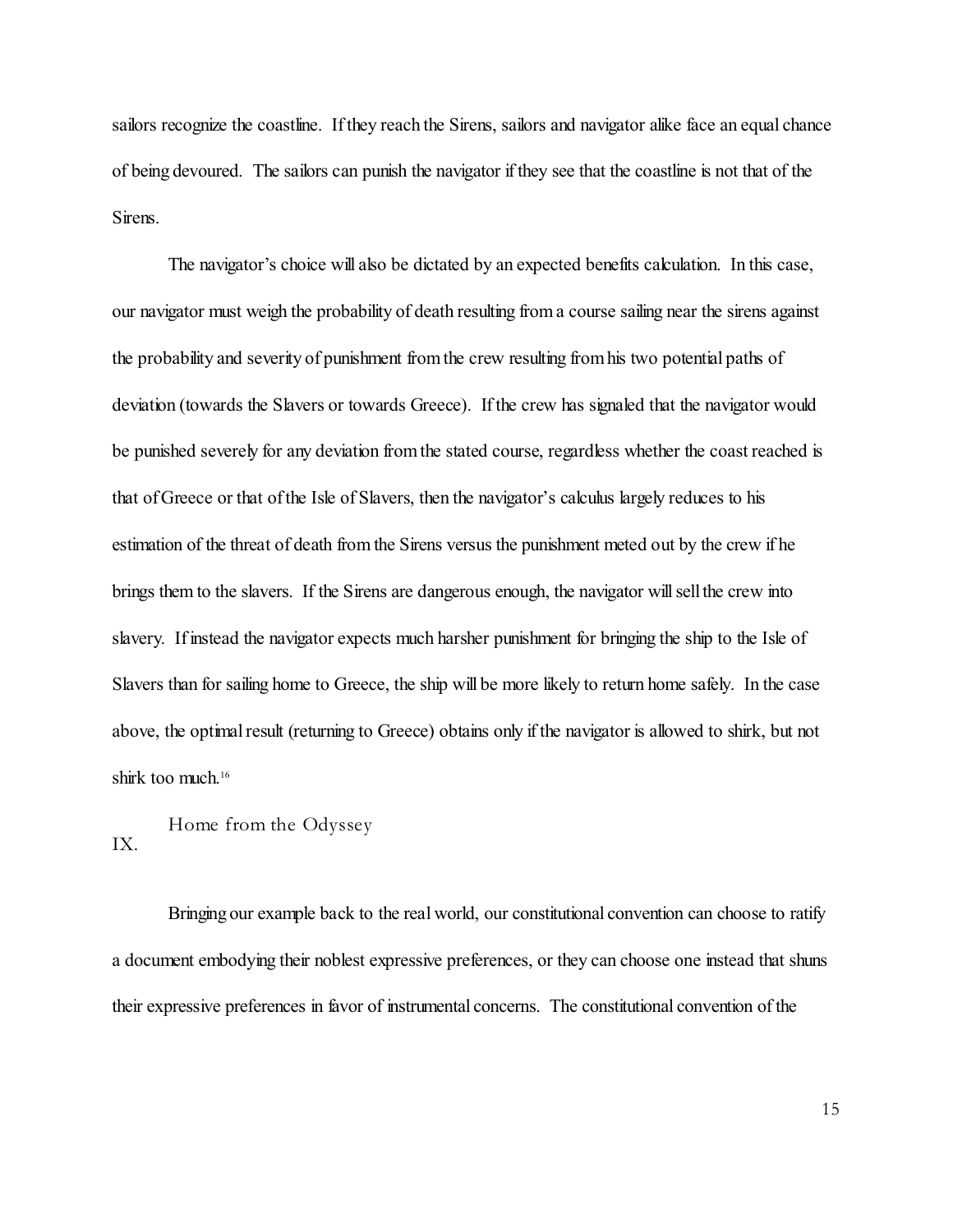whole will always make the expressively-appealing choice. Delegation to a small group can solve the problem of expressive considerations contaminating constitutional choice, but only at the cost of potentially creating an Oligarch. Making the decision of the small committee less than binding<sup>17</sup> reintroduces expressive preferences and eliminates whatever benefit was sought through recourse to the small constitutional committee. Such a course may remain preferable to that of the Oligarch.

The worst-case logic characteristic of constitutional political economy suggests that either instrumental or expressive preferences will rear their head – ugly or otherwise – at the metaconstitutional, constitutional, and in-period stages. Ruling out oligarchy, the enacted constitution will necessarily reflect expressive preferences. Traditionally, CPE accounts have invoked a veil of uncertainty to separate decision-makers from their post-constitutional instrumental interests. There appears little way to adequately temper the lure of instrumental in-period interests, however, without allowing expressive preferences to enter the analysis center-stage.

The prevalence of expressive preferences at the constitutional stage may, assuming the chosen constitution *is* binding, generate a far worse outcome than that generated by day-to-day in-period politics.<sup>18</sup> Indeed, given such a possibility, any difficulties in ex-post constitutional enforcement may prove second-best efficient – the day-to-day workings of in-period politics can serve to mitigate the welfare losses otherwise generated by an 'inefficient' constitution. Equally, where instrumental interests prevail at the constitutional stage, enforcement problems likewise possess efficiency properties. How to escape from the instrumental-expressive dilemma? Buchanan (2001 [1996], 275) provides a characteristically pungent suggestion: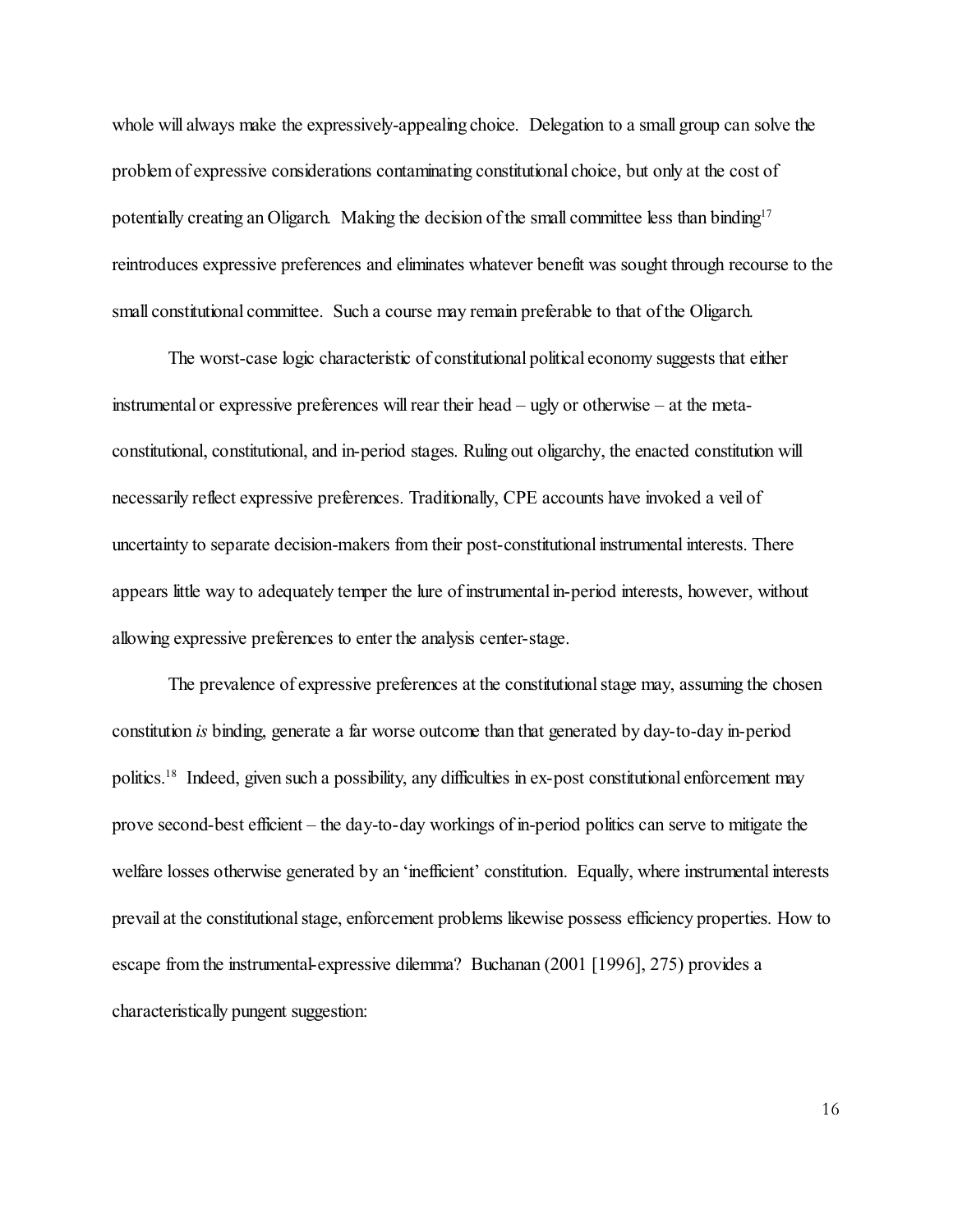"As the historical experience of many countries suggests, constitutions can be reformed without being effectively enforced. Perhaps *more important than formal constitutional changes are changes in ethical attitudes that would make attempted reforms workable* … There must be some general understanding that exploitation implemented through politics is just as immoral as exploitation implemented in the private sector" (italics added).

What are apparently required are the "right" kind of expressive preferences; what Buchanan elsewhere refers to as a "genuine "constitutional attitude," a proclivity or tendency to examine issues from a constitutional perspective, as opposed to the pragmatic, short-run, utilitarian perspective that seems to characterize … day-to-day political discussion and action" (Buchanan [2001 (1981)], 42). It remains an open question which endeavour would prove the more fruitful: the engendering of the "right" preferences among the electorate, or the transformation of public servants from men into angels. The first change would steer the constitutional ship away from the Scylla of expressive preferences, while the second would prevent the Charybdis of the drafters' instrumental interests from dashing the ship. Either transformation would prove sufficient to prevent the ship from foundering, though both seem to fall into the category of "hard problems".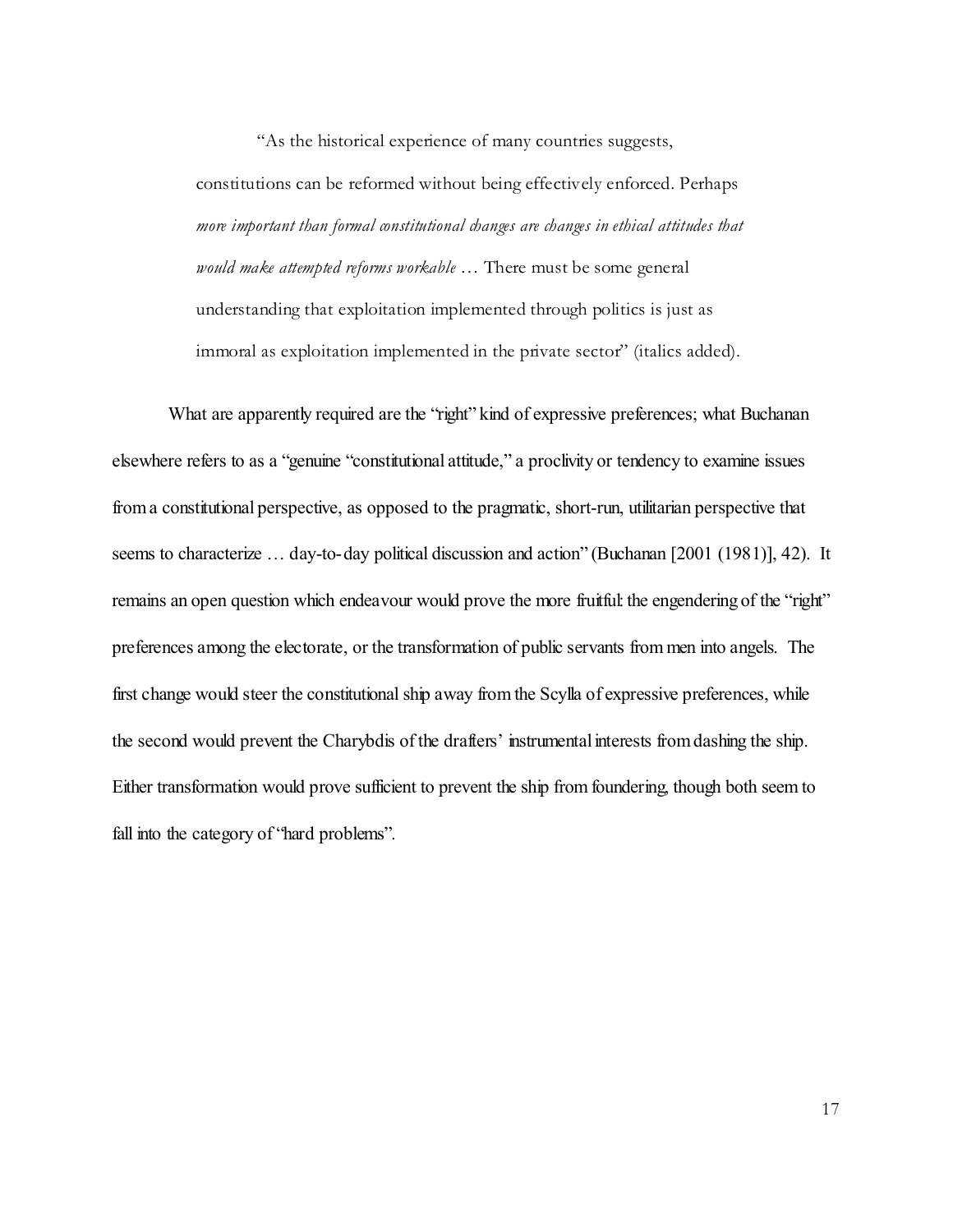## X. Endnotes

<sup>1</sup>The authors thank Geoffrey Brennan, Loren Lomasky, Dan Sutter, Colin Jennings, Bry an Caplan, Tyler Cowen, and participants at the 2003 Public Choice Meetings for useful comments and discussion.

<sup>2</sup> See McGuire and Ohsfeldt (1986, 1989) for example.

<sup>3</sup> Mulligan and Hunter (2003) discuss the theoretical and empirical evidence regarding the probability of individual voter decisiveness.

<sup>4</sup> Brennan and Lomasky (1993, 124, 224) make first use of the term, though Brennan and Hamlin (2000) attribute the term to Hartmut Kliemt.

 $<sup>5</sup>$  Imagine, for instance, the costs of holding the belief that a large dose of arsenic is the appropriate cure for</sup> a headache. Public opinion on questions of economic policy are frequently as wrong, but individuals do not personally bear the costs of such beliefs as they are not decisive in seeing those beliefs turned into policy. See Caplan (2002).

<sup>6</sup> Dennis Mueller's luncheon address at the 2003 Public Choice Society meetings is instructive here.

<sup>7</sup> Levy (1989) explains why the use of the Athenian lot was sensible in the case of bimodality.

<sup>8</sup> William Paley's remarks regarding in-period politics are apposite to the constitutional dilemma: "Where the constituents are numerous … each voter considering his single suffrage as too minute a portion of the general interest to deserve his care or attendance … [if] we contract the representation within a compass small enough to admit of orderly debate, the interest of the constituent becomes too small, of the representative too great." [2002 (1785)]: 324).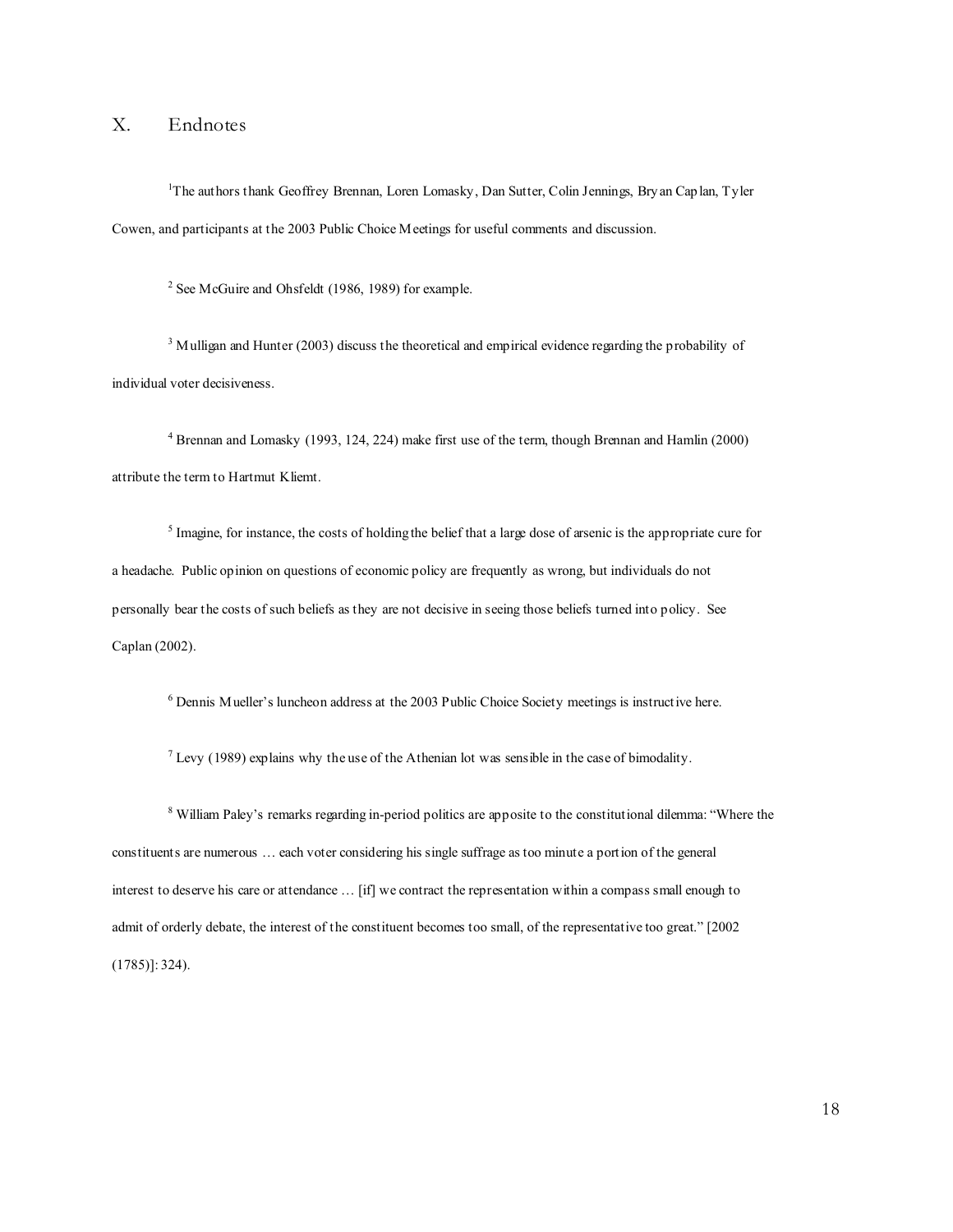9 Attacking James Mill's advocacy of democratic reform (an advocacy resting upon a worst-case theory of government), M acaulay countered: "When private men, they [the members of the imagined constitutional convention] may have been zealous for the interests of the community. When candidates, they may have pledged themselves to the cause of the constitution. But as soon as they are a convention, as soon as they are separated from the people, as soon as the supreme power is put into their hands, commences that interest, opposite to the interests of the community, which must according to M r. Mill, produce measures opposite to the interests of the community ." (Macaulay [1978 (1829)], 114-115).

 $10$  Given that the answer begs obvious questions, and that no attempt is made to finesse the problem, one wonders whether Brennan and Hamlin here are not actually seeking to point out a serious flaw in constitutional political economy rather than p rop ose a remedy. While one might posit a theoretical veil as solution in the absence of expressive voting problems, it is wholly insufficient in the context of expressively-voting delegates.

<sup>11</sup> See, for example, Elster (2000) and Buchanan ( $[2001 (1994)], 398-416)$ . Of course, it remains unresolved why the accepted constitution will prove binding on the future generation. "We" might choose to implement constitutional rules that app ly with a time-lag, but why are "they" any more likely at time  $T + 2$  to find the imposition of "our" rules acceptable than we ourselves at time T?

 $12$  Note, of course, that if the two-generation delay is sufficient to separate the framers from their interests, it will also invoke expressive considerations.

<sup>13</sup> Terry Moe (1990), for example argues that the Presidential veto gives the Executive strong influence in shaping legislation.

<sup>14</sup> Consider it thusly. The Course chosen dictates the overall framework within which the society of the ship travels. It dictates simply the port towards which the ship must sail. In-period politics, in this case, will correspond to the day-to-day workings of the ship: how best to navigate around storms, when the nets will be cast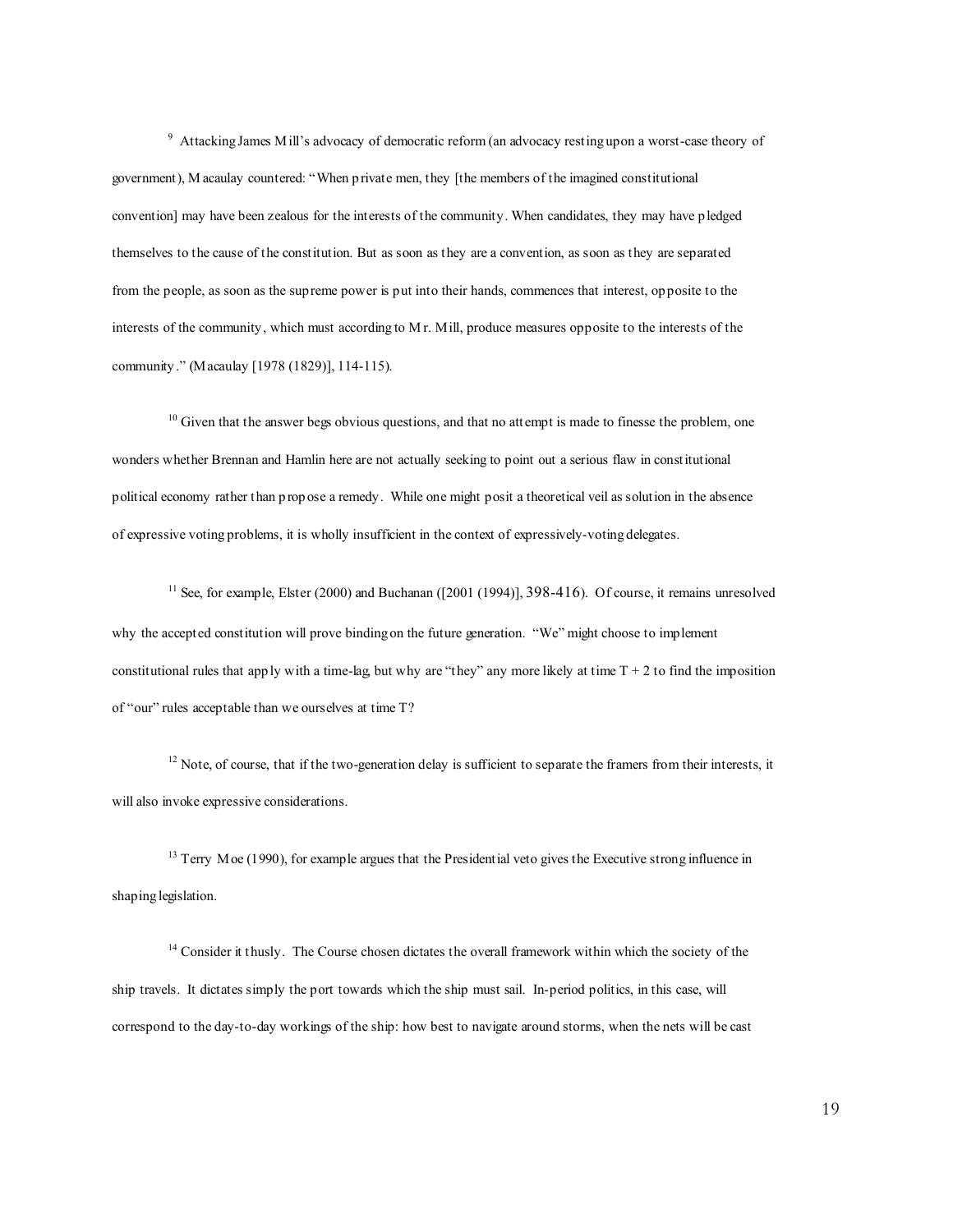out for fish, and so on. Brennan and Buchanan suggest a fixed monetary constitution (1980); we similarly here suggest a fixed Course constitution.

<sup>15</sup> Flemming and Wood (1997), for example, find that the Supreme Court is directly responsive to changes in voter preferences; many, including Nelson (1988) discuss the "switch in time that saved nine" in which Roosevelt threatened to stack the Court if it failed to provide favorable rulings. The ship's enforcement committee here will similarly be unable to bind itself against the expressive preferences of the sailors.

<sup>16</sup> A similar case may hold in normal electoral politics. Election campaigns are fought in expressive space and consequently involve the making of campaign pledges that run contrary to the health of the economy. Voters, however, punish incumbents when the economy fares poorly (Fiorina 1981, Kieweit 1983). Consequently, an incumbent administration faces an incentive to deviate from expressive voter preferences in efficiency increasing ways.

<sup>17</sup> Note, of course, Tullock's caveat on constitutionalism: "the view that the government can be bound by sp ecific provisions [constitutional rules] is naïve. Something must enforce those rules, and whatever enforces them is itself unbounded" (Tullock 1987, 87).

<sup>18</sup> All required for this case to obtain are expressive preferences more strongly divergent from instrumental preferences at the constitutional phase, or equally divergent expressive preferences more strongly held.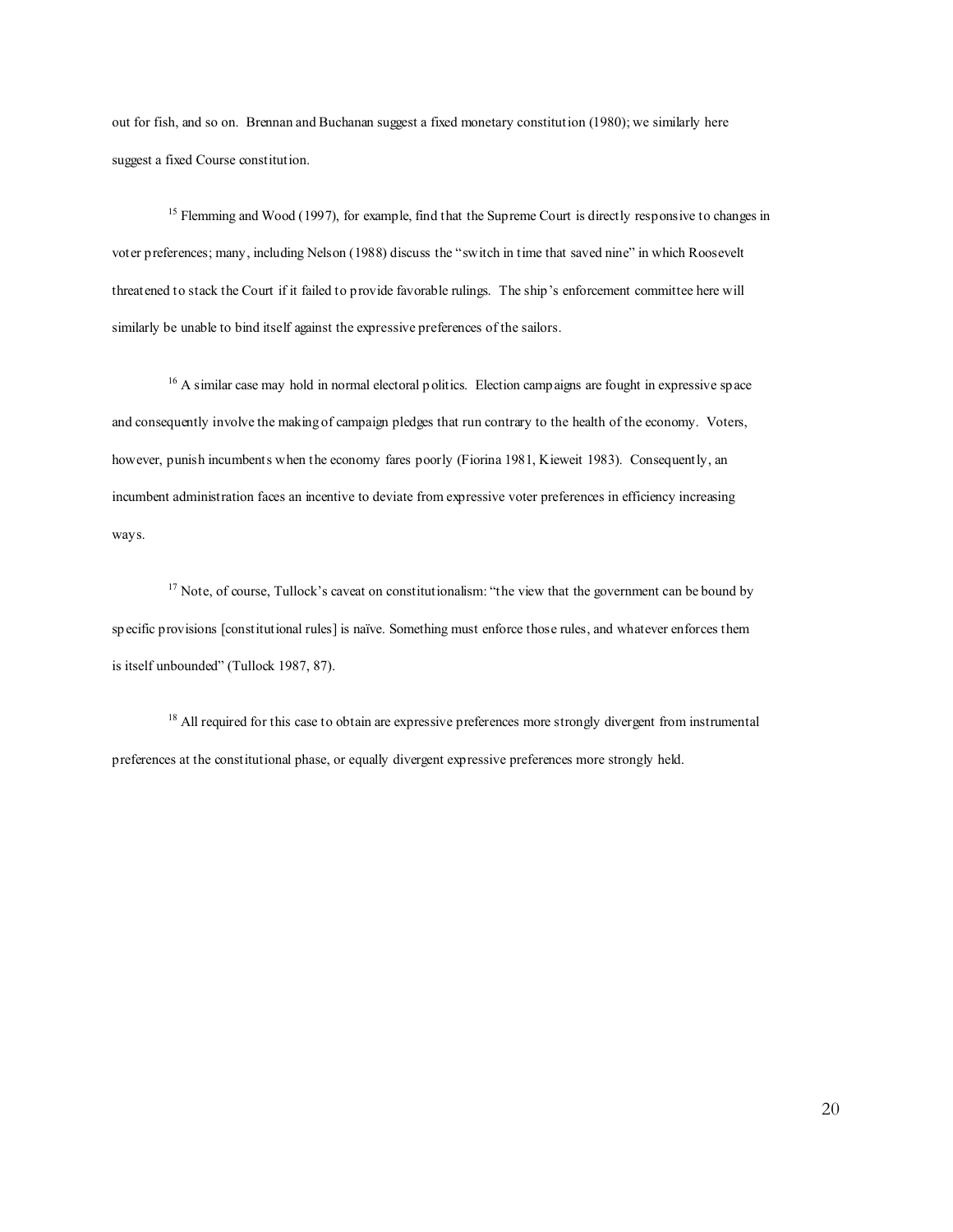- Brennan, G., and Kliemt, H. (1990) "Logo Logic." *Constitutional Political Economy*. 1(1):125- 127.
- Brennan, G. and Buchanan, J.M. [2000 (1980)] *The Power to Tax*. Indianapolis: Liberty Press.
- Brennan, G. and Hamlin, A. (2000) *Democratic Devices and Desires*. Cambridge: Cambridge University Press.
- Brennan, G. and Hamlin, A. (2002) "Expressive Constitutionalism." *Constitutional Political Economy*. 13(4): 299-311.
- Brennan, G. and Lomasky, L. (1993) *Democracy & Decision: The Pure Theory of Electoral Preference.* Cambridge: Cambridge University Press.
- Buchanan, J.M. [2001 (1981)] "Constitutional Restrictions on the Power of Government." In*Choice, Contract, and Constitutions*. Indianapolis: Liberty Press.
- Buchanan, J.M. [2001 (1994)] "Lagged Implementation as an Element in Constitutional Strategy." In *Choice, Contract, and Constitutions*. Indianapolis: Liberty Press.
- Buchanan, J.M. [2001 (1996)] "Distributional Politics and Constitutional Design." In*Choice, Contract, and Constitutions*. Indianapolis: Liberty Press.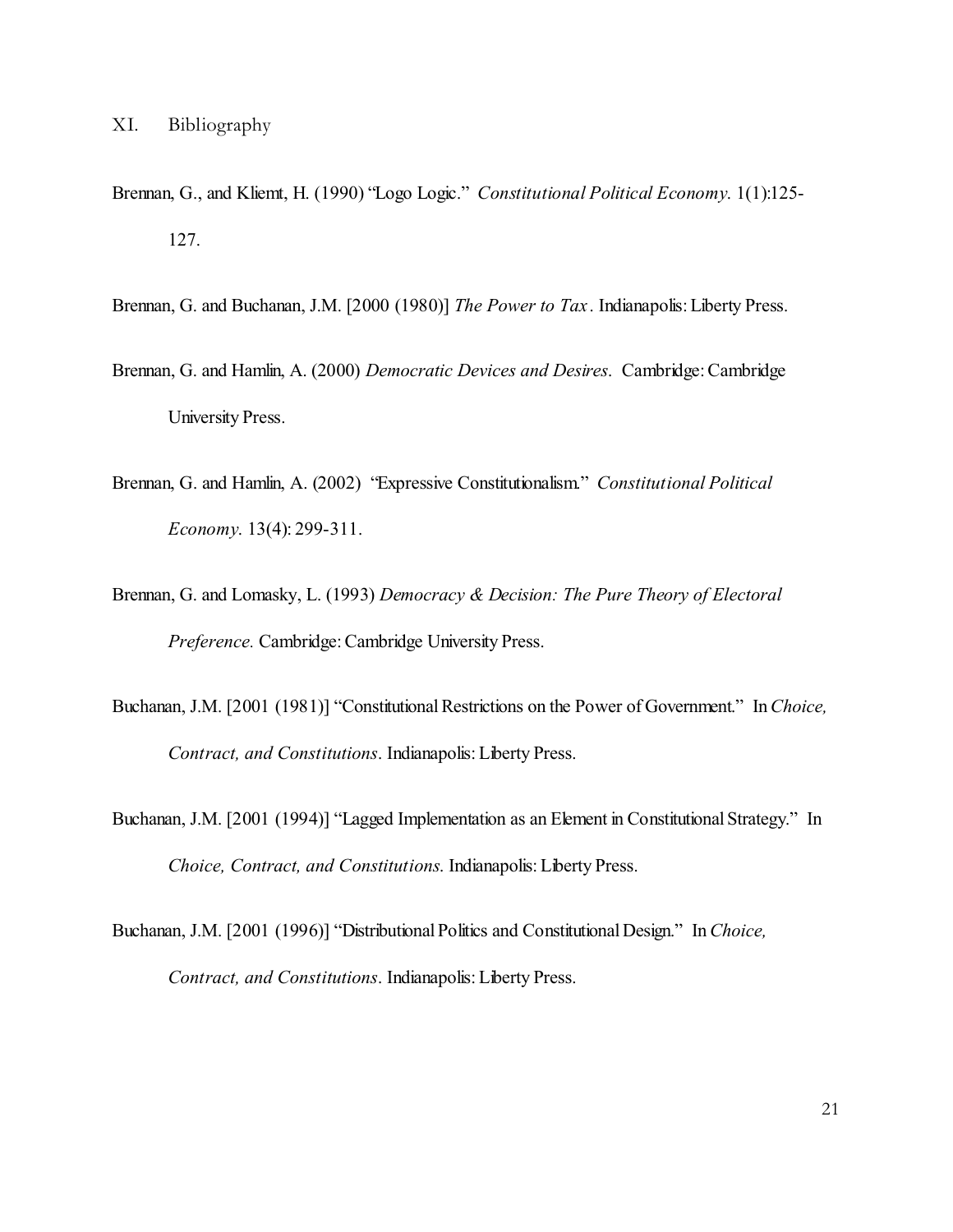- Buchanan, J.M. and Tullock, G. [1997 (1962)] *The Calculus of Consent*. Ann Arbor: University of Michigan Press.
- Caplan, B. (2000) "Rational Irrationality: A Framework for the Neoclassical-Behavioral Debate." *Eastern Economic Journal* 26(2): 191-211.
- Caplan, B. (2001) "Rational Irrationality and the Microfoundations of Political Failure." *Public Choice*. 107(3/4): 311-31.
- Caplan, B. (2002) "Systematically Biased Beliefs about Economics: Robust Evidence of Judgmental Anomalies from the Survey of Americans and Economists on the Economy." *Economic Journal* 112: 433-58.

Elster, J. (2000) *Ulysses Unbound*. Cambridge: Cambridge University Press.

- Fiorina, M.P. (1981) "Retrospective Voting in American National Elections." New Haven: Yale University Press.
- Flemming, R.B. and Wood, B.D. (1997) "The Public and the Supreme Court: Individual Justice Responsiveness to American Policy Moods", *American Political Science Review.* 41(2): 468-98.
- Kiewiet, D.R. (1983) "Macroeconomics and Micropolitics: The Electoral Effects of Economic Issues." Chicago: University of Chicago Press.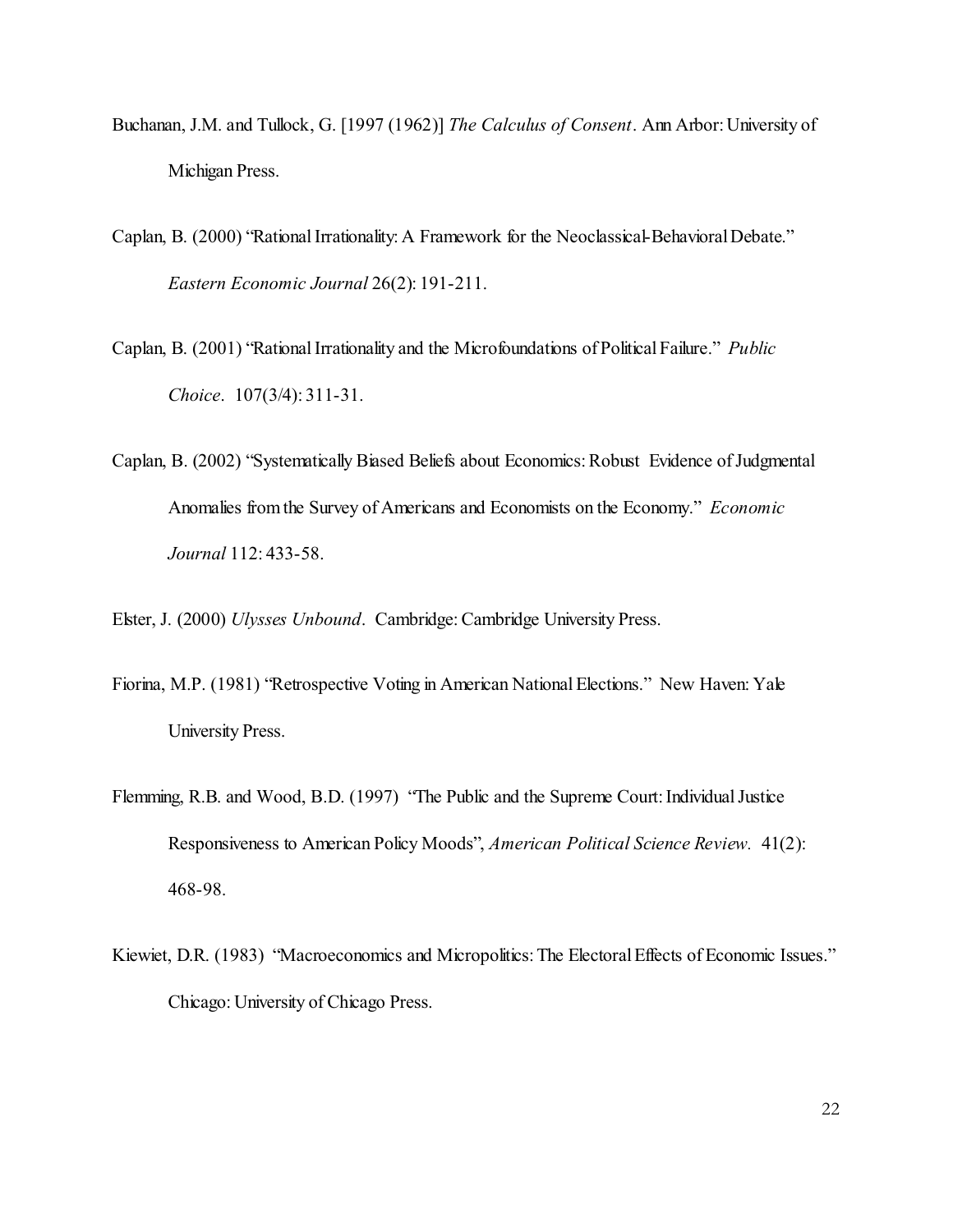- Levy, D.M. (1989) "The Statistical Basis of Athenian-American Constitutional Theory." *Journal of Legal Studies*. 18 (January): 79-103.
- McGuire, R.A. and Ohsfeldt, R.L. (1986) "An Economic Model of Voting Behavior over Specific Issues at the Constitutional Convention of 1787." *Journal of Economic History* 46(1): 79- 111.
- McGuire, R.A. and Ohsfeldt, R.L. (1989) "Self-Interest, Agency Theory, and Political Voting Behavior: The Ratification of the United States Constitution." *American Economic Review*. 79(1): 219-34.
- Macaulay, T. B. [1978 (1829)] "Mill's Essay on Government: Utilitarian Logic and Politics." In *Utilitarian Logic and Politics: James Mill's 'Essay on Government', Macaulay's critique, and the ensuing debate*, edited by J. Lively and J. Rees. Oxford: Clarendon Press.
- Moe, T. (1990) "Political Institutions: The Neglected Side of the Story." *Journal of Law, Economics and Organization* 6: 213-54.
- Mulligan, C.B. and Hunter, C.G. (2003) "The Empirical Frequency of a Pivotal Vote." *Public Choice* 116 (1/2): 31-54.
- Nelson, M. (1988) "The President and the Court: Reinterpreting the Court-packing Episode of 1937." *Political Science Quarterly.* 103(2): 267-93.